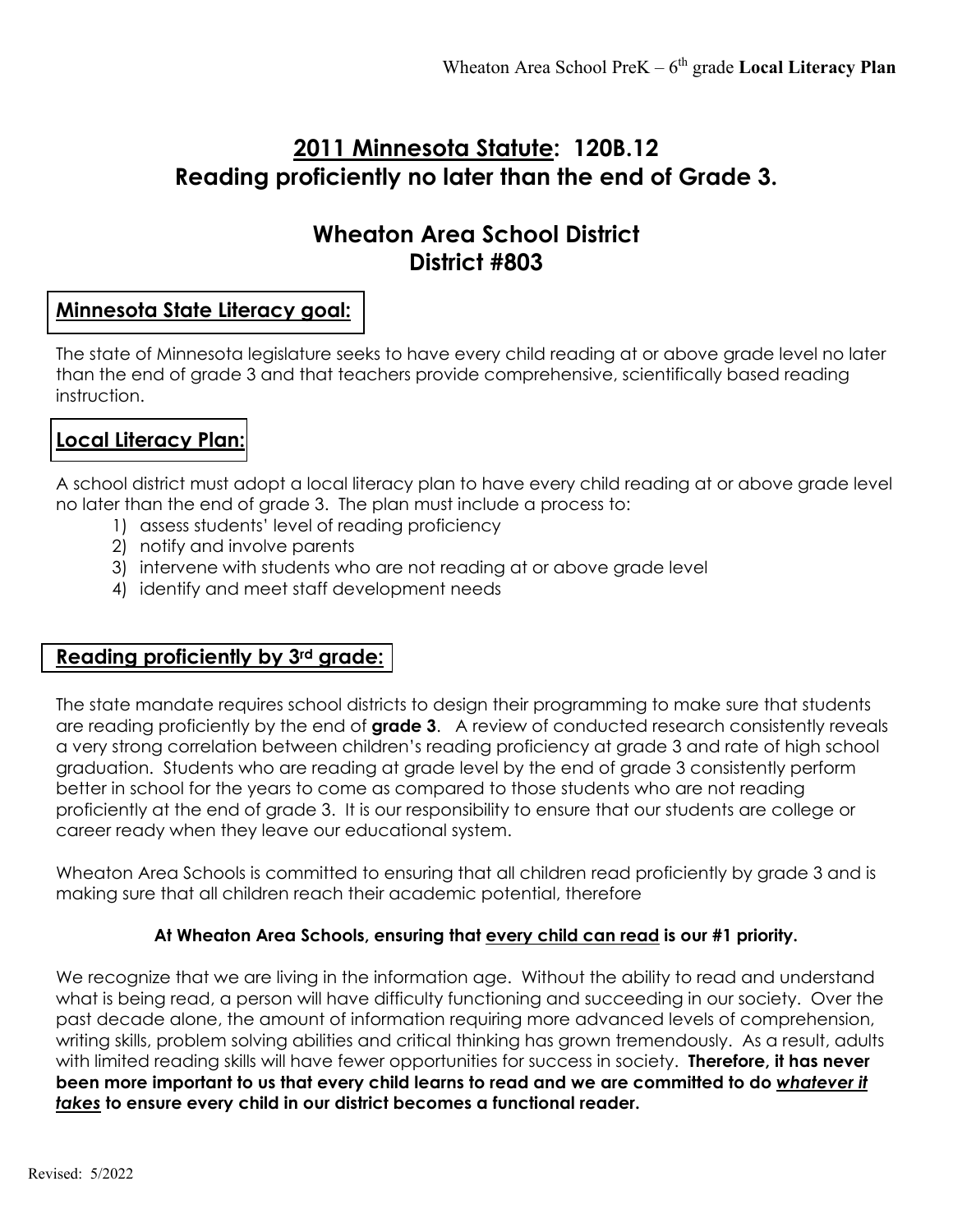Written below are the details the plan that the Wheaton Area School District (#811) is following to ensure that necessary components are in place so that all children will be reading well by the end of 3rd grade.

# Our **"Whatever it Takes"** philosophy is based on this ongoing model.



## **Reading Instruction:**

Every child in our district has access to *at least* 90 minutes of **Scientifically-Based Core Reading Instruction** every day. Scientifically-based reading instruction includes structured literacy in the "Big 5" areas of reading. Explicit and Systematic Phonics instructions is provided to all students in K-2<sup>nd</sup> grade.

#### **Structured Literacy:**

High quality Initial Instruction and Immediate Intensive Instruction (intervention) is provided to students, based on needs.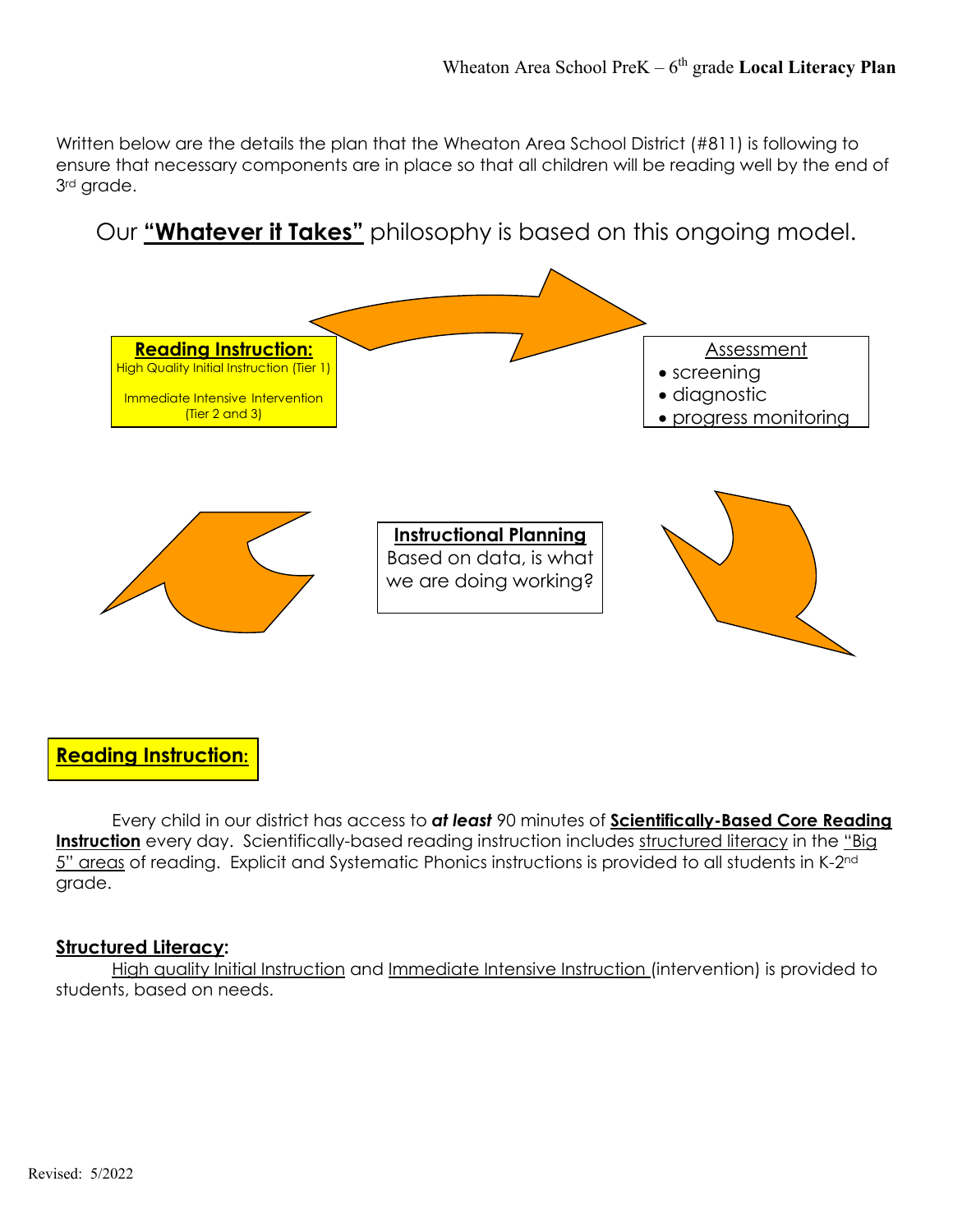**Whole group instruction –** Whole-class instruction is often used to introduce new materials new concepts builds common experiences and provide a shared basis for further exploration, problem solving, and skill development. Whole-class instruction also can help identify students' prior knowledge and experiences that will affect new knowledge acquisition.

and strategies to the entire class. Our teachers find that working with the whole class to introduce<br>
new concepts builds common experiences and provide a shared basis for further exploration,<br>
problem solving, and skill d **Small group instruction** – Our teachers use small, flexible groups to target specific skill needs and provide opportunities for working with students who have common needs, for either reinforcement or enrichment. Smaller group sized allow children more practice and response opportunities as well as immediate and directed feedback from the teacher.

**Peer Pairing and Tutoring –** Our teachers intentionally train students to effectively work with each other to enhance their learning in reading. This is especially beneficial for students who benefit from working in pairs rather than large groups or individually. Peer Assisted Learning Strategies (PALS) are used to support reading growth and development in our classrooms.

Immediate Intensive Instruction

High Quality Initial Instruction

**Individualized Instruction –** Based on student data, when appropriate, students are offered one on one, individualized instruction through intervention opportunities. During these sessions, students receive explicit, direct instruction with immediate feedback by the teacher **or interventionist.** This method of instruction is used with students for whom reading growth is the below target and must be accelerated. below target and must be accelerated.

## **Big 5 Areas of Reading**

- 1) *Phonemic Awareness* hearing the sounds in our language, skills such as: clapping syllables (*beats*) in words, rhyming (words that sound the same at the *end*), alliteration (words that sound the same at the *beginning*), and blending and segmenting words helps children to sound out words.
- 2) *Phonics* the relationship between the *symbols* (our letters) and *sounds* those letters make. Phonics is important because our language is alphabetic, and decoding is an essential and primary means of recognizing words.
- 3) *Vocabulary* students need to have 80,000 words in their vocabulary by the time they graduate from high school. Vocabulary is very important in reading comprehension. Readers cannot understand what they are reading unless they know what most of the words mean.
- *4) Fluency-* Fluency is defined as the ability to read with speed, accuracy, and proper expression. In order to understand what they read, children must be able to *read fluently* whether they are reading aloud or silently. Fluency can be described as "automaticity" or how quickly the brain processes information.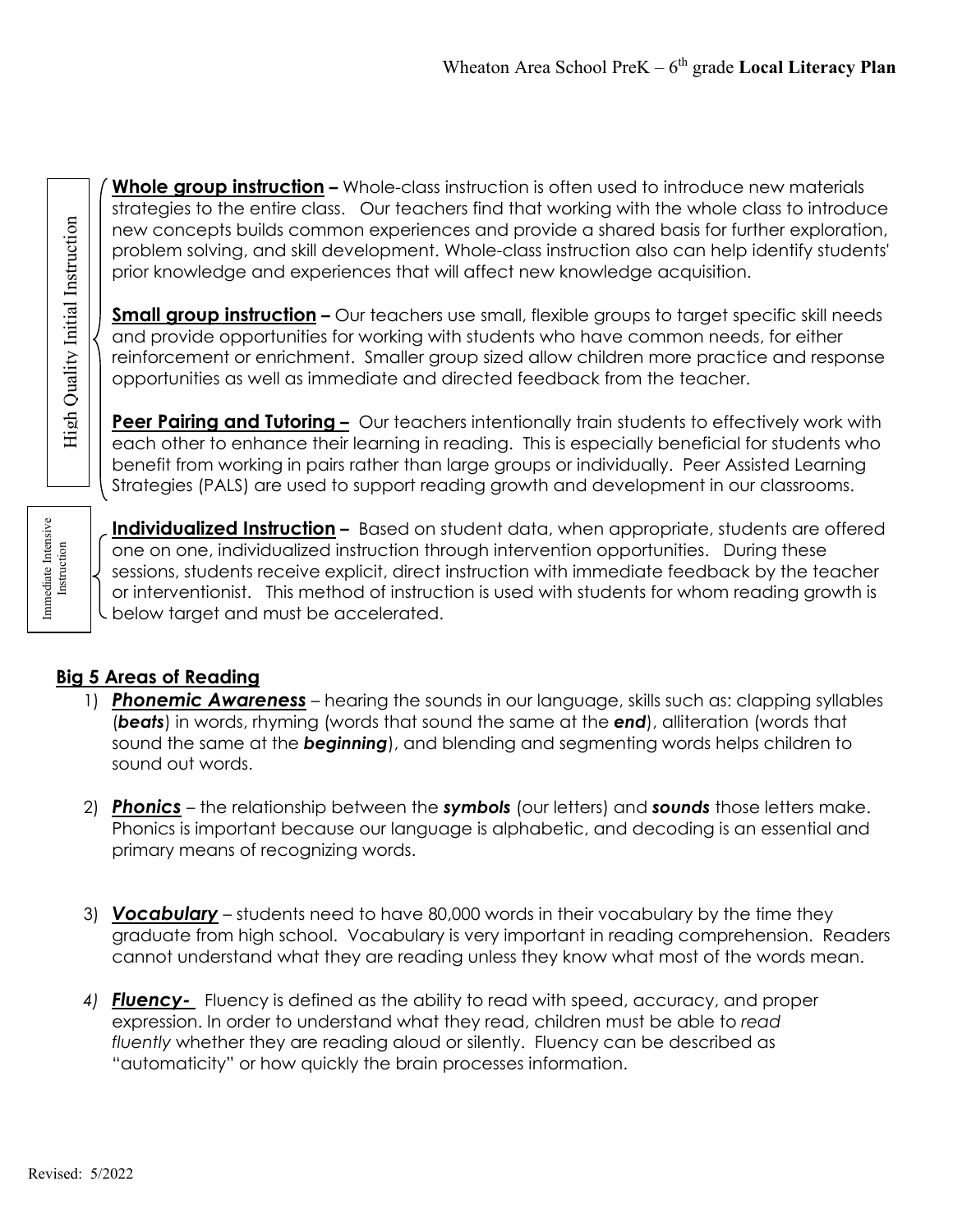*5) Comprehension-* The purpose for reading and the act of understanding what is read. Without comprehension, reading is nothing more than tracking symbols on a page with eyes and sounding them out.

#### **High Quality Initial Instruction:**

The *McGraw-Hill Treasures* and *Glencoe Literature* curricula are utilized by all classrooms. These curricula are designed to be used as full-year programs with instruction on developing the big 5 (**phonemic awareness**, **phonics, fluency, vocabulary and comprehension**) as well as writing, spelling, and grammar. Students are directly taught lessons as well as provided multiple practice opportunities where newly taught skills and strategies are embedded into daily activities.

During the 2022-2023 school year, Kindergarten –  $3<sup>rd</sup>$  grade teachers will be utilizing the *Fundations* supplemental word study program, which is a Wilson program based in the practices of Orton Gillingham. The program targets the use of a multisensory, structured language program that provides systematic and explicit instruction in the areas of reading, spelling and handwriting All K-3rd grade teachers and Title 1 and ADSIS interventionists are trained to intentionally implement the program as designed and will receive implementation coaching throughout the year. The implementation of this program is in response to the growing language based needs of the student entering our school and is also designed to support our efforts in meeting the reading needs of all students.

**1) Phonemic awareness** skills *are intentionally and explicitly taught* using the curriculum and supplemental resources to all students in our PreK, Kindergarten and 1<sup>st</sup> grade classrooms and additional instruction is provided for students as needed beyond 1st grade.

**2) Phonics** skills *are intentionally and explicitly taught* using the curriculum and supplemental resources if needed to all students in PreK through 6th grade.

**3) Vocabulary** is *intentionally and explicitly taught* using Reading and content area curriculum (Social Studies, Science, Art, Health, Music, Phy Ed) to all students in PreK through 6th grade.

**4) Fluency** skills *are intentionally and explicitly taught* through continual practice opportunities using Reading and content area curriculum (Social Studies, Science, Art, Health, Music, Phy Ed) to all students in PreK through 6<sup>th</sup> grade. PreK and Kindergarten fluency practice opportunities use materials to build automaticity with letter names, letter sounds and sight words rather than connected text materials.

**5) Comprehension** skills and strategies *are intentionally and explicitly taught* through continual practice opportunities using Reading and content area curriculum (Social Studies, Science, Art, Health, Music, Phy Ed) to all students in PreK through 6<sup>th</sup> grade. The skills of both listening comprehension as well as reading comprehension are addressed and embedded into learning.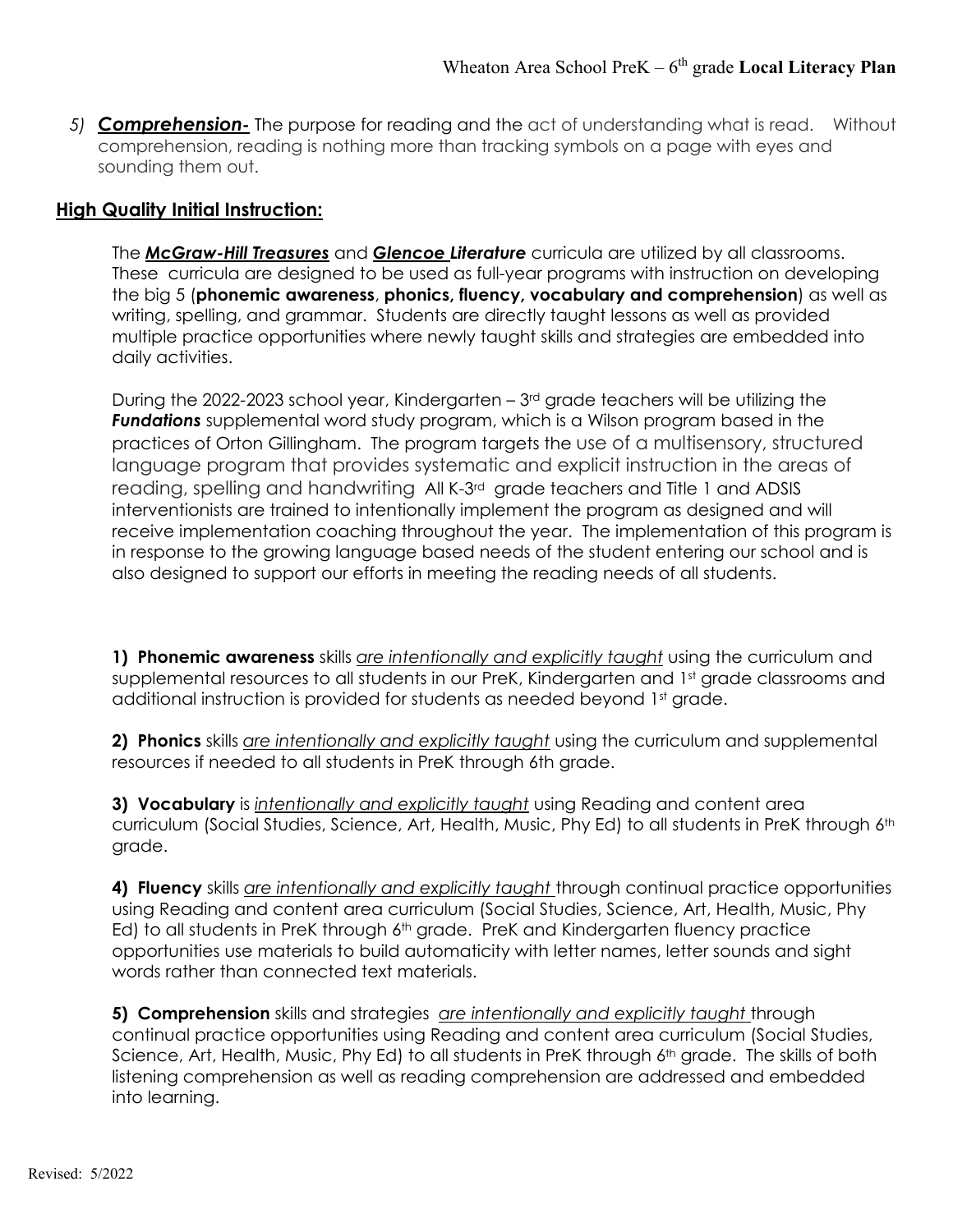#### **Immediate Intensive Instruction:**

For students whose data indicates that they are not making the rate of progress necessary with just the classroom instruction, additional support may be necessary. This additional support is provided **in addition to**, not **in place of** the Tier 1 Core Instruction. Students will be placed in intervention programs based on assessment data and student's response to instruction. Screening assessments will be used to determine student's need for additional support and diagnostic assessments will be used to determine which big 5 area(s) are needed to be targeted to strengthen.

## **Pre K Minnesota Reading Corps:**

Students in the Wheaton Area ECFE School Readiness **PreK program** who are not proficient in early literacy reading skills receive daily one-on-one support from a trained tutor for tier 2 instruction. Students who fall slightly below target fit the criteria required to receive services through Minnesota Reading Corps. Students will work with the tutor on specific, scripted interventions to strengthen skills in the areas of phonics, phonemic awareness, and vocabulary. The Reading Tutor is required to work with at least 5 students from each PreK classroom, but is certainly able to work with more if the daily schedule allows.

#### **Interventions used by the PreK Minnesota Reading Corps**

| Big 5 Area                | Intervention/Description                                                         |
|---------------------------|----------------------------------------------------------------------------------|
| <b>Vocabulary</b>         | Oral Language:                                                                   |
|                           | Students will increase skill in vocabulary and expressive language while         |
|                           | providing a model and practice in correct grammar and syntax. Children           |
|                           | will be able to expressively say identified objects through Random               |
|                           | Automatic Naming over time.                                                      |
|                           | What is it Bag                                                                   |
|                           | Cube: Vocabulary                                                                 |
|                           | <b>Theme-Related Picture Cards</b>                                               |
| <b>Phonics</b>            | <b>Visual Discrimination</b>                                                     |
|                           | Students will increase skill in visual discrimination and letter sounds while    |
|                           | providing practice that leads to automaticity so that children will be able to   |
|                           | expressively say identified objects, colors, letters or sounds through Random    |
|                           | Automatic Naming over time.                                                      |
|                           | Matching items that look the same<br>$\bullet$                                   |
|                           | Pointing to a letter when a tutor says it<br>$\bullet$                           |
|                           | Saying the letters by themselves                                                 |
|                           | Pointing to a letter sound card when a tutor says it                             |
|                           | Saying the letter sound                                                          |
| <b>Phonemic Awareness</b> | <b>Phonological Awareness</b>                                                    |
|                           | Students will increase skill in auditory discrimination while providing practice |
|                           | that leads to automaticity so that children will be able to expressively         |
|                           | identify sounds over time.                                                       |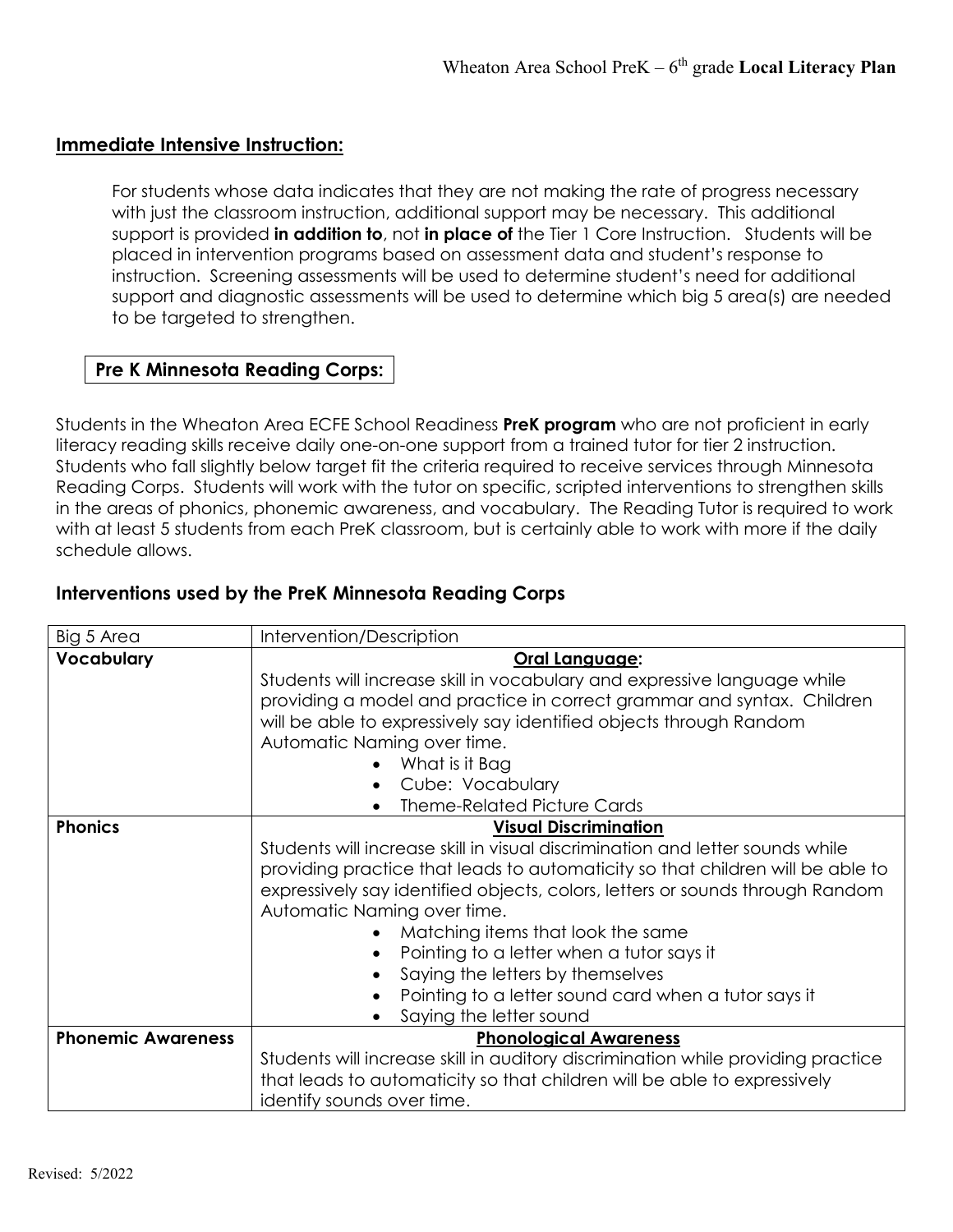| • Pointing to rhyming or beginning sounds/alliterative words<br>using pictures |  | • Matching environmental sounds<br>• Matching rhyming or beginning sounds/alliterative words |
|--------------------------------------------------------------------------------|--|----------------------------------------------------------------------------------------------|
|--------------------------------------------------------------------------------|--|----------------------------------------------------------------------------------------------|

## **K-3 Minnesota Reading Corps:**

Students in **Kindergarten – 3rd grade** who are not proficient in reading skills receive one-on-one support from a trained tutor for 20 minutes each day. Students who fall slightly below target fit the criteria required to receive services through Minnesota Reading Corps. Students will work with the tutor on specific, scripted interventions to strengthen skills in the areas of phonics, phonemic awareness, fluency and comprehension. Students will receive, on average, 100 minutes/ week of additional reading support. The one on one setting allows a student to receive multiple response opportunities, direct reading instruction and immediate, corrective feedback from an individual highly trained in that strategy.

| Big 5 Area                        | Intervention/Description                                                                                                                                                                                                                                                                                                                                                                                                                                     |
|-----------------------------------|--------------------------------------------------------------------------------------------------------------------------------------------------------------------------------------------------------------------------------------------------------------------------------------------------------------------------------------------------------------------------------------------------------------------------------------------------------------|
| <b>Phonics</b>                    | Letter/Sound Correspondence:<br>Students practice saying letter sounds when shown a letter symbol<br>card.                                                                                                                                                                                                                                                                                                                                                   |
| <b>Phonemic Awareness</b>         | <b>Word Blending:</b><br>Students practice blending sounds of consonant-vowel-consonant<br>words to make words.                                                                                                                                                                                                                                                                                                                                              |
| <b>Phonemic Awareness</b>         | <b>Phoneme Blending:</b>                                                                                                                                                                                                                                                                                                                                                                                                                                     |
|                                   | When auditorily given the parts of a word the student will blend the<br>parts to make a word. $/c$ /a/ /t/ = cat                                                                                                                                                                                                                                                                                                                                             |
| <b>Phonemic Awareness</b>         | <b>Phoneme Segmenting:</b>                                                                                                                                                                                                                                                                                                                                                                                                                                   |
|                                   | When auditorily given a word, the student will provide the parts<br>of the word $cat = /c / /a / /t/$                                                                                                                                                                                                                                                                                                                                                        |
| <b>Phonics/Phonemic Awareness</b> | Great Leaps:                                                                                                                                                                                                                                                                                                                                                                                                                                                 |
| and Fluency                       | A supplemental reading program that provides direct instruction of<br>skills in the areas of phonemic awareness, phonics, high frequency<br>words and reading fluency. The program provides support in 4<br>independent sections which can be used separately or together<br>depending on the student's needs.<br>4 - Independent sections<br>Sound Awareness<br>Letter Recognition and Phonics<br><b>High Frequency Words and Phrases</b><br><b>Stories</b> |

#### **Interventions used by the K-3 Minnesota Reading Corps:**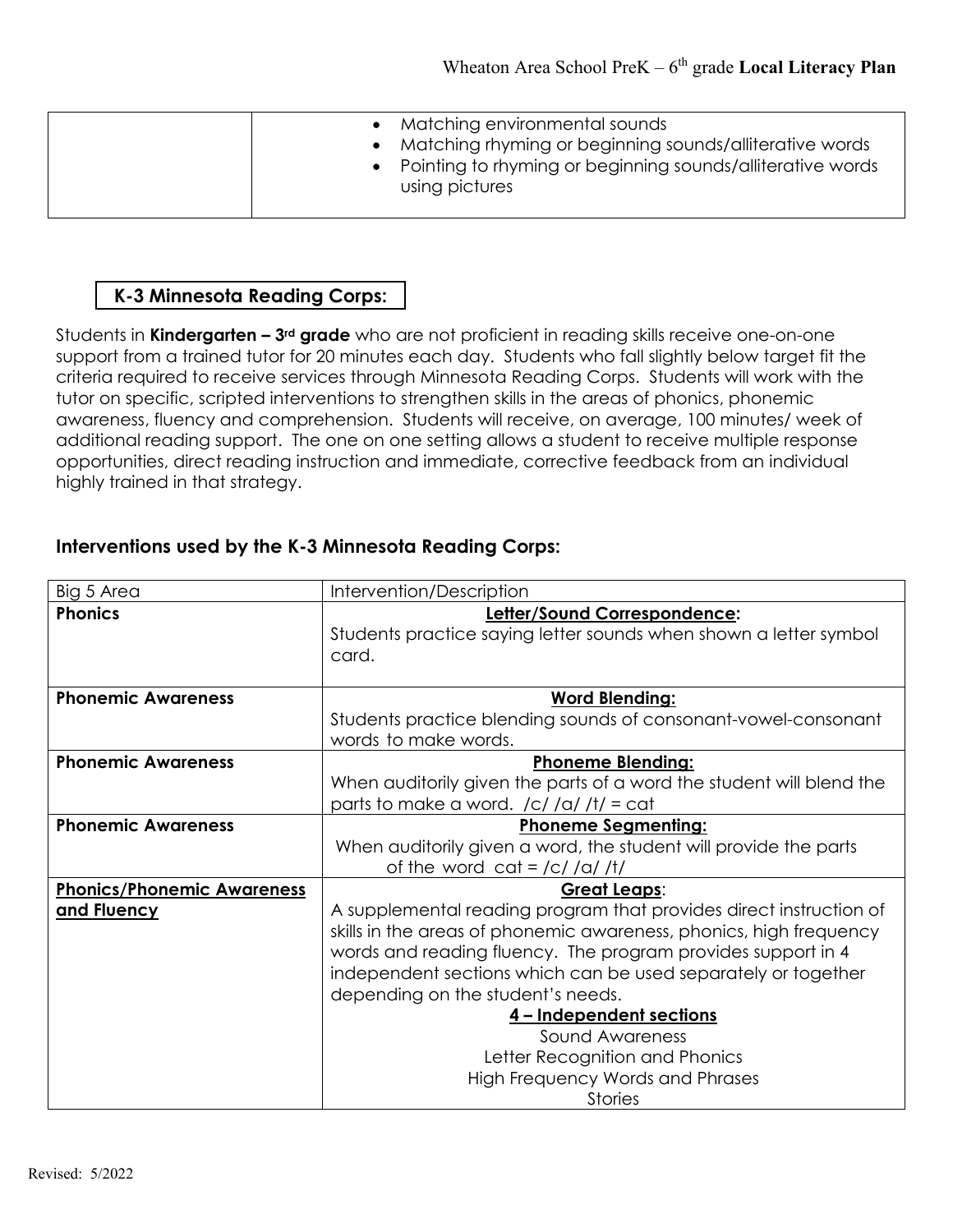| <b>Phonemic Awareness</b> | <b>Sound Awareness (phonemic awareness):</b>                             |
|---------------------------|--------------------------------------------------------------------------|
|                           | Students practice hearing the sounds in words. Students are asked        |
|                           | to give information about the sounds in words (blend syllables,          |
|                           | segment into syllables, select or produce rhyming words, select the      |
|                           | first or last sound, alliteration)                                       |
|                           |                                                                          |
| Phonics                   | Letter Recognition and Phonics (phonics):                                |
|                           | Students practice naming letters, saying the sounds of letters, and      |
|                           | reading decodable words, prefixes, suffixes and letter combinations.     |
| <b>Fluency</b>            | <b>High Frequency Words and Phrases (fluency):</b>                       |
|                           | Students practice high frequency words found in children's text.         |
|                           | Those words are then moved into phrases.                                 |
| <b>Fluency</b>            | Stories:                                                                 |
|                           | Students practice reading stories. The stories increase in difficulty as |
|                           | the student passes from one story to the next.                           |
| <b>Fluency</b>            | <u> RRCS = Repeated Reading with Comprehension Strategy:</u>             |
|                           | Students repeatedly read aloud from a passage for one timed              |
|                           | minute. After each timing, the student records how many words            |
|                           | were read correctly and errors read in that minute. The student will     |
|                           | re-read the same material again for 1 minute, and the goal is for the    |
|                           | student to improve his/her fluency and read more words than the          |
|                           | time before.                                                             |
|                           | Throughout the intervention, students are asked to answer the            |
|                           | following questions:                                                     |
|                           | 1) Who is the most important who or what? (character                     |
|                           | recall)                                                                  |
|                           | 2) What is the most important thing about the who or                     |
|                           | what? (main idea)                                                        |
|                           | 3) Predict what will happen in the rest of the story?                    |
|                           | (Prediction)                                                             |
|                           | This strategy includes a fluency component (repeated                     |
|                           | readings), comprehension component (answering the questions)             |
|                           | and a motivational component (graphing the number of words               |
|                           | read correctly and errors during the repeated readings.)                 |
| <b>Fluency</b>            | <b>Duet Reading:</b>                                                     |
|                           | A passage will be selected for the student to read. The student          |
|                           | will repeatedly read a section/portion of the passage (the same          |
|                           |                                                                          |
|                           | passage 4 times before moving on to the next part of the text.           |
|                           | <b>1st reading:</b> Student reads a portion of the text independently    |
|                           | 2 <sup>nd</sup> reading: Student and interventionist take turns reading  |
|                           | (interventionist starts)<br>every other word                             |
|                           | 3rd reading: Student and interventionist take turns reading              |
|                           | every other word (student starts)                                        |
|                           | 4th reading: Student reads the portion of the text                       |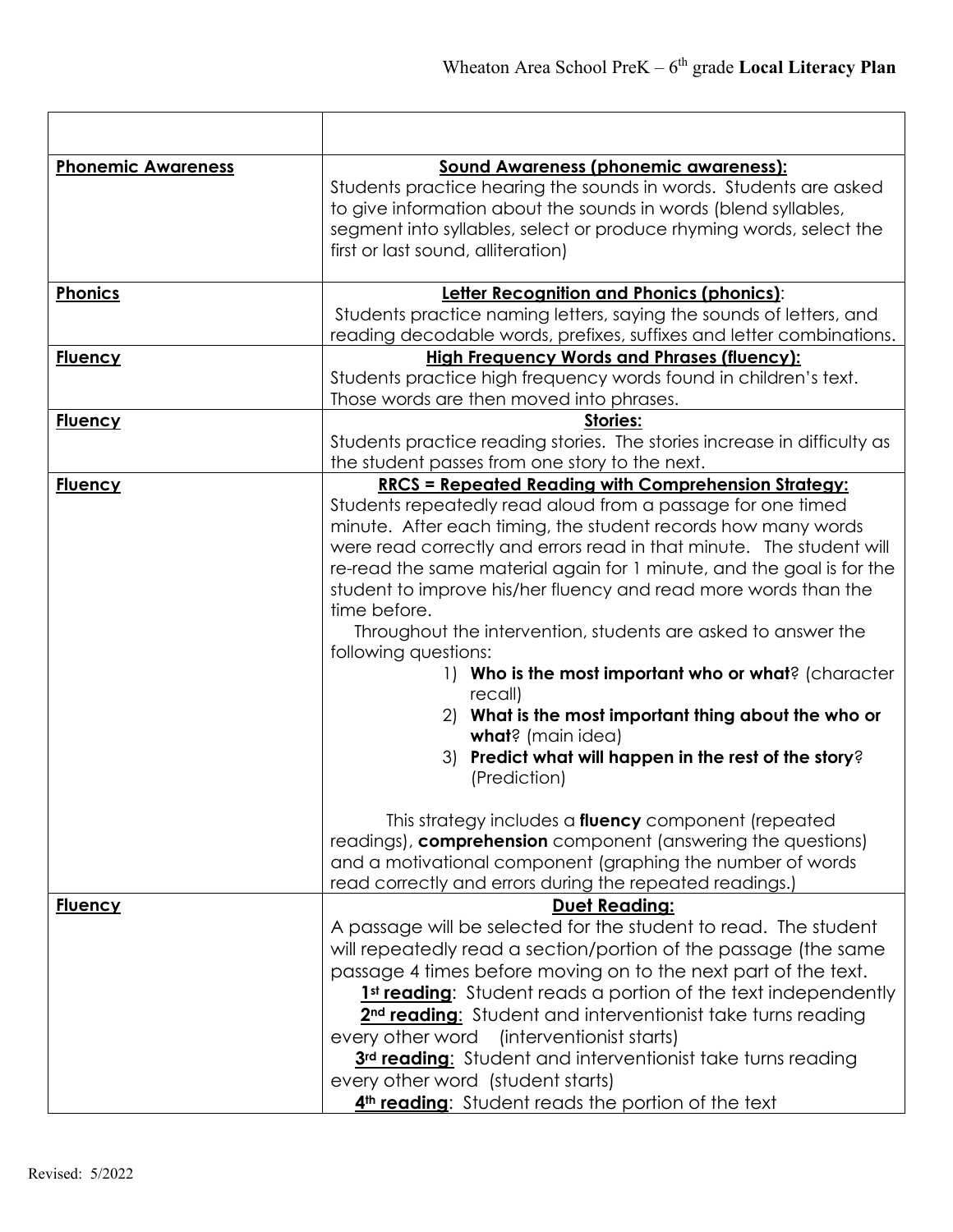|                | independently                                                                                                                                                                                                                                                                                                                                                                                                                                                                                                                                                                                                                                                                                                                                                                                                                                                                                                                                        |
|----------------|------------------------------------------------------------------------------------------------------------------------------------------------------------------------------------------------------------------------------------------------------------------------------------------------------------------------------------------------------------------------------------------------------------------------------------------------------------------------------------------------------------------------------------------------------------------------------------------------------------------------------------------------------------------------------------------------------------------------------------------------------------------------------------------------------------------------------------------------------------------------------------------------------------------------------------------------------|
| <b>Fluency</b> | <b>Stop/Go Reading:</b><br>This is for students who struggle to stop at periods and pause at<br>punctuation during the reading. Students will read through a<br><b>portion</b> of the passage at a time. They will repeatedly read the<br>same portion three times each.<br>1st reading: At the end of every sentence, the teacher will<br>say "stop" and wait 2-5 seconds and then say "go." The student<br>will read the next sentence in the same fashion.<br>2 <sup>nd</sup> reading: Student will read the same portion of the<br>passage and this time, at the end of every sentence, the student<br>stops at the end of each sentence and takes a deep breath.<br>3rd reading: Student will read the same portion of the<br>passage and this time, at the end of every sentence, the student<br>reads naturally, briefly pausing at the end of each sentence.<br>Move to the next portion of the passage and begin the<br>same routine again. |
| <b>Fluency</b> | Pencil Tap:<br>This intervention is used for students who read so quickly that they<br>insert many errors and inaccuracies. The student repeatedly<br>reads each portion of the passage 3 times. Each time the<br>student reads, any time a word is misread, the teacher will tap<br>the pencil. The student is expected to stop, fix the error, and go<br>back to the beginning of the sentence and reread the sentence.<br>The student rereads each portion three times with the goal to<br>have fewer and fewer errors each time the passage portion is<br>read.                                                                                                                                                                                                                                                                                                                                                                                  |
| <b>Fluency</b> | Newscaster:<br>This intervention is used for students who do not apply expression<br>to their reading. This routine allows the student an opportunity to<br>hear a fluent reader read a portion of the passage.<br>1 <sup>st</sup> reading: The student reads a portion of a passage<br>alone<br>2 <sup>nd,</sup> 3 <sup>rd</sup> and 4 <sup>th</sup> readings: The interventionist reads aloud<br>the same portion of the passage 3 times while the student tracks<br>with his/her finger.<br>4 <sup>th</sup> , 5 <sup>th</sup> and 6 <sup>th</sup> readings: The interventionist and student<br>read the same passage at the same time 3 times, while the<br>student matches the interventionist's speed and expression.<br>7 <sup>th</sup> reading: Student reads the portion of the<br>passage alone.                                                                                                                                            |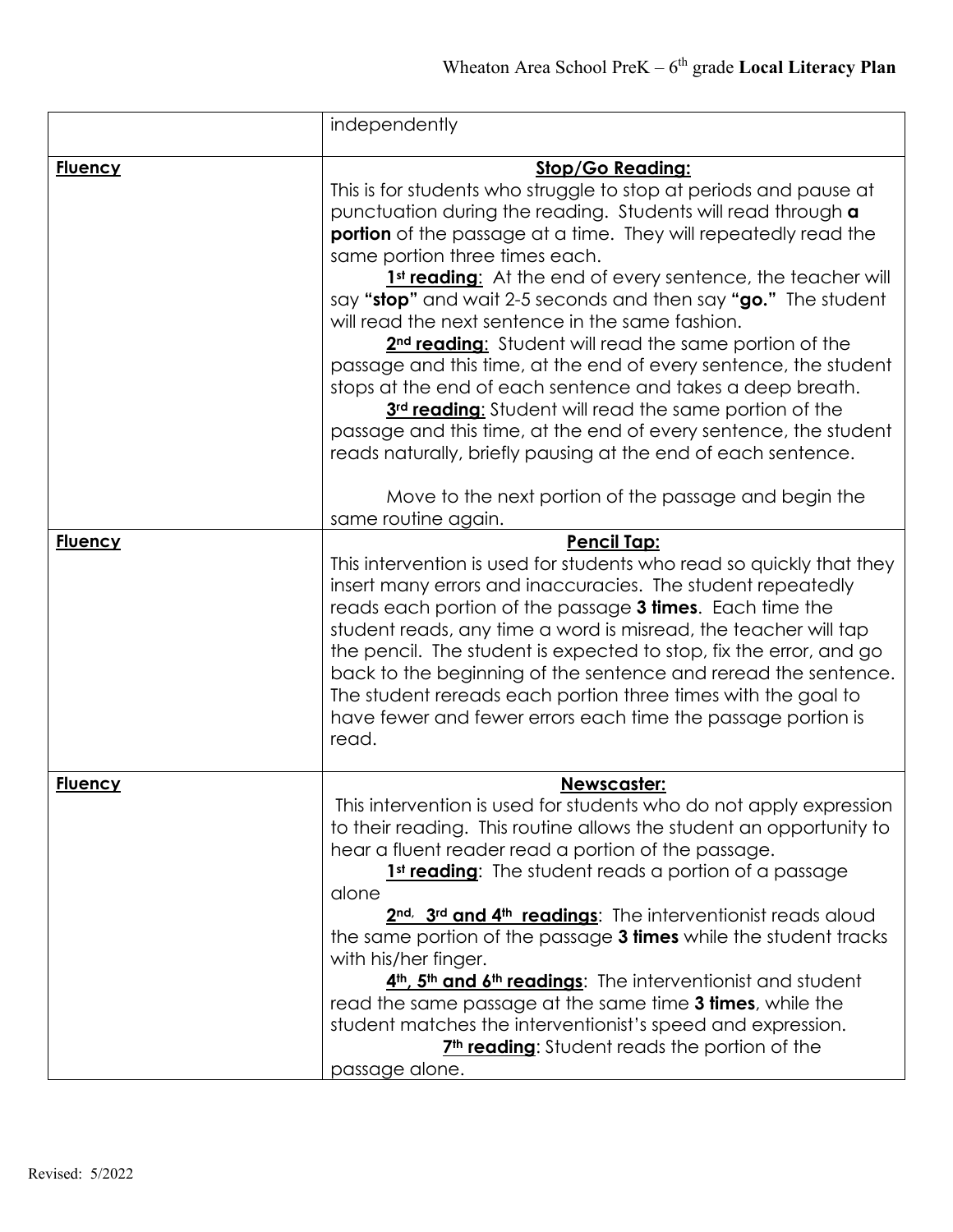## **Title 1**

Title 1 is a federally funded program that ensures that all children have a fair, equal, and significant opportunity to obtain a high-quality education and reach, at a minimum, proficiency on challenging state academic achievement standards and state academic assessments. Wheaton Area Schools offers Title 1 support to students in grades K-5 who fall below target on reading screening assessments (NWEA, AIMS). Specific intervention strategies are used to target the specific area(s) of the Big 5 to be strengthened. Students in Title 1 receive reading support in a small group setting or in a paired setting daily for 40 minutes sessions. Students will receive, on average, 175-200 minutes/week of additional reading support. The small group setting allows a student to receive multiple response opportunities, direct reading instruction and immediate, corrective feedback from an individual highly trained in that strategy.

| <b>Phonemic Awareness</b><br><b>Phonics</b><br><b>Fluency</b><br><b>Vocabulary</b> | <b>Fundations Intervention Program</b><br>Activities taken from the Fundations program will target identified<br>needs of students requiring tier 1 support. Fundations interventions<br>target the use of a multisensory, structured language program that<br>provides systematic and explicit instruction in the areas of reading                                                                                                                                                                                      |
|------------------------------------------------------------------------------------|--------------------------------------------------------------------------------------------------------------------------------------------------------------------------------------------------------------------------------------------------------------------------------------------------------------------------------------------------------------------------------------------------------------------------------------------------------------------------------------------------------------------------|
| <b>Phonemic Awareness</b>                                                          | <b>PALS</b>                                                                                                                                                                                                                                                                                                                                                                                                                                                                                                              |
| <b>Phonics</b>                                                                     | PALS is used to enhance the regular school reading curriculum, not                                                                                                                                                                                                                                                                                                                                                                                                                                                       |
| <b>Fluency</b>                                                                     | replace it. First Grade PALS is designed to increase students' time<br>engaged in reading. Each First Grade PALS session incorporates two<br>separate tutoring routines. The first routine, entitled Sounds and<br>Words, is a set of code-based activities that follow a direct<br>instruction model and include the components of phonemic<br>awareness, phonics, and fluency. The second routine, Story Sharing,<br>provides each pair the opportunity to interact with text to promote<br>fluency and comprehension. |

## **Reading Intervention (ADSIS)**

Alternative Delivery of Specialized Instructional Services (Special Education Prevention Program) provides instruction to assist students who need additional academic support to succeed in the general education environment. The goal of this program is to reduce the number of referrals to special education by providing supports to struggling students. The Special Education Prevention Program supports children in **Kindergarten – 12th grade**. It is the most intensive of intervention opportunities available for students prior to a special education referral. The small group setting allows a student to receive multiple response opportunities, direct reading instruction and immediate, corrective feedback from an individual highly trained in effective, research-based reading strategies. Students receive services 3 – 5 days/week, 20 – 50 minute sessions. Students in this program will receive, on average, 125- 150 minutes/week of additional reading support.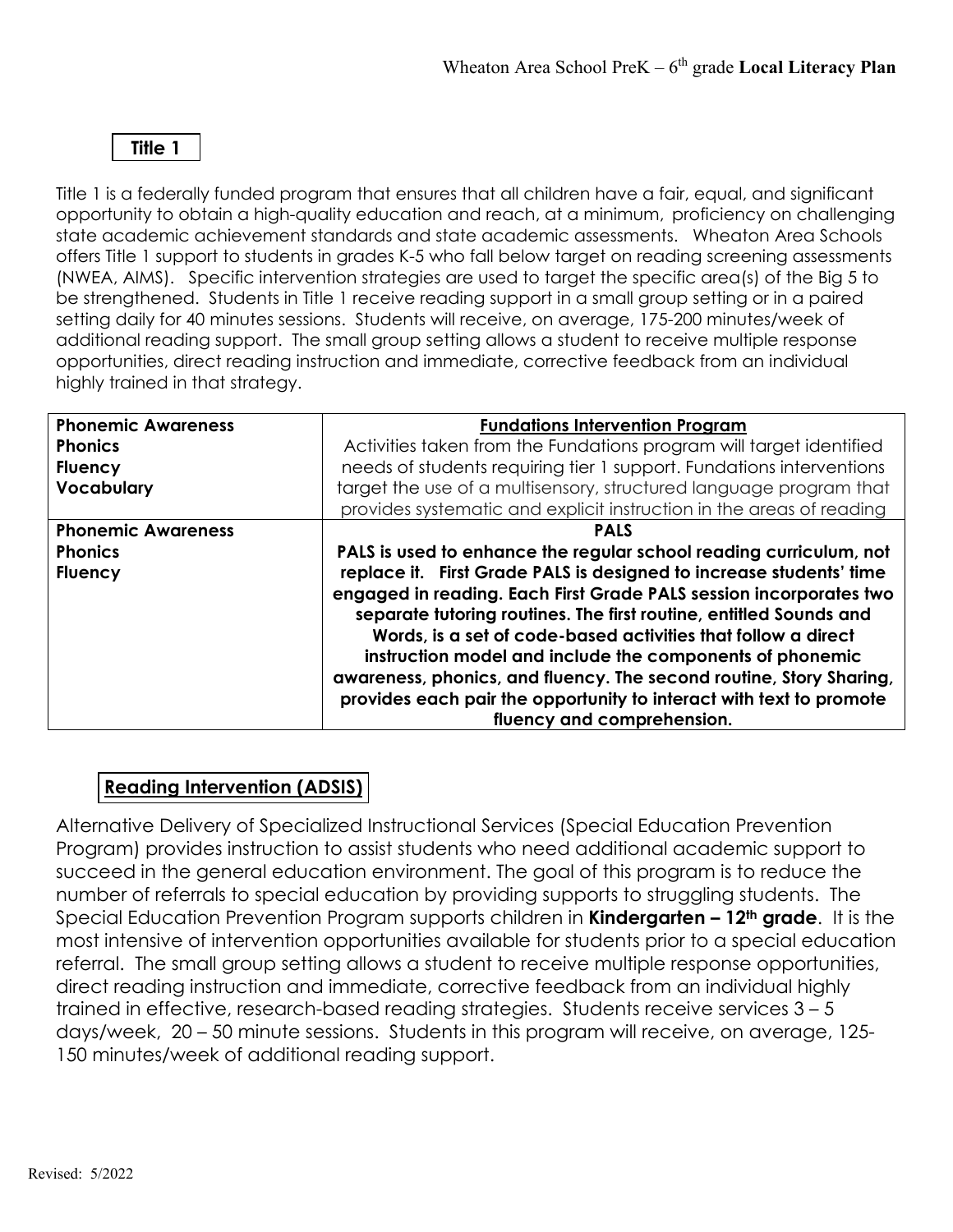| <b>Fundations Intervention Program</b>                                                                                                                                                                                                                                                                                                                                                                                                                                                                                   |
|--------------------------------------------------------------------------------------------------------------------------------------------------------------------------------------------------------------------------------------------------------------------------------------------------------------------------------------------------------------------------------------------------------------------------------------------------------------------------------------------------------------------------|
| Activities taken from the Fundations program will target identified                                                                                                                                                                                                                                                                                                                                                                                                                                                      |
| needs of students requiring tier 1 support. Fundations interventions                                                                                                                                                                                                                                                                                                                                                                                                                                                     |
| target the use of a multisensory, structured language program that                                                                                                                                                                                                                                                                                                                                                                                                                                                       |
| provides systematic and explicit instruction in the areas of reading                                                                                                                                                                                                                                                                                                                                                                                                                                                     |
| <b>PALS</b>                                                                                                                                                                                                                                                                                                                                                                                                                                                                                                              |
| PALS is used to enhance the regular school reading curriculum, not                                                                                                                                                                                                                                                                                                                                                                                                                                                       |
| replace it. First Grade PALS is designed to increase students' time<br>engaged in reading. Each First Grade PALS session incorporates two<br>separate tutoring routines. The first routine, entitled Sounds and<br>Words, is a set of code-based activities that follow a direct<br>instruction model and include the components of phonemic<br>awareness, phonics, and fluency. The second routine, Story Sharing,<br>provides each pair the opportunity to interact with text to promote<br>fluency and comprehension. |
|                                                                                                                                                                                                                                                                                                                                                                                                                                                                                                                          |

## **Special Education:**

Specific, individualized special education services are provided for students who meet eligibility criteria. A special education evaluation may be conducted if a team determines that appropriate, research based interventions have been attempted and classroom accommodations have been made and data continues to indicate that progress is not being made. Instruction for individuals who have met Special Education eligibility criteria is highly individualized and targeted based on student needs.

Title 1, ADSIS and Special Education Teachers and interventionists have been trained on and have access to the same fluency interventions used by the Minnesota Reading Corps Member and has further access to the following interventions:

| Big 5 Area                   | Intervention/Description                                         |
|------------------------------|------------------------------------------------------------------|
| <b>Fluency/Comprehension</b> | <b>Read Naturally:</b>                                           |
|                              | The Read Naturally program is a series of tools designed to help |
|                              | students improve reading fluency. The program provides a         |
|                              | structured, "safe" and motivating environment for students,      |
|                              | particularly those who are struggling readers, to improve their  |
|                              | reading fluency. The program has three key elements: teacher     |
|                              | modeling, repeated reading, and progress monitoring.             |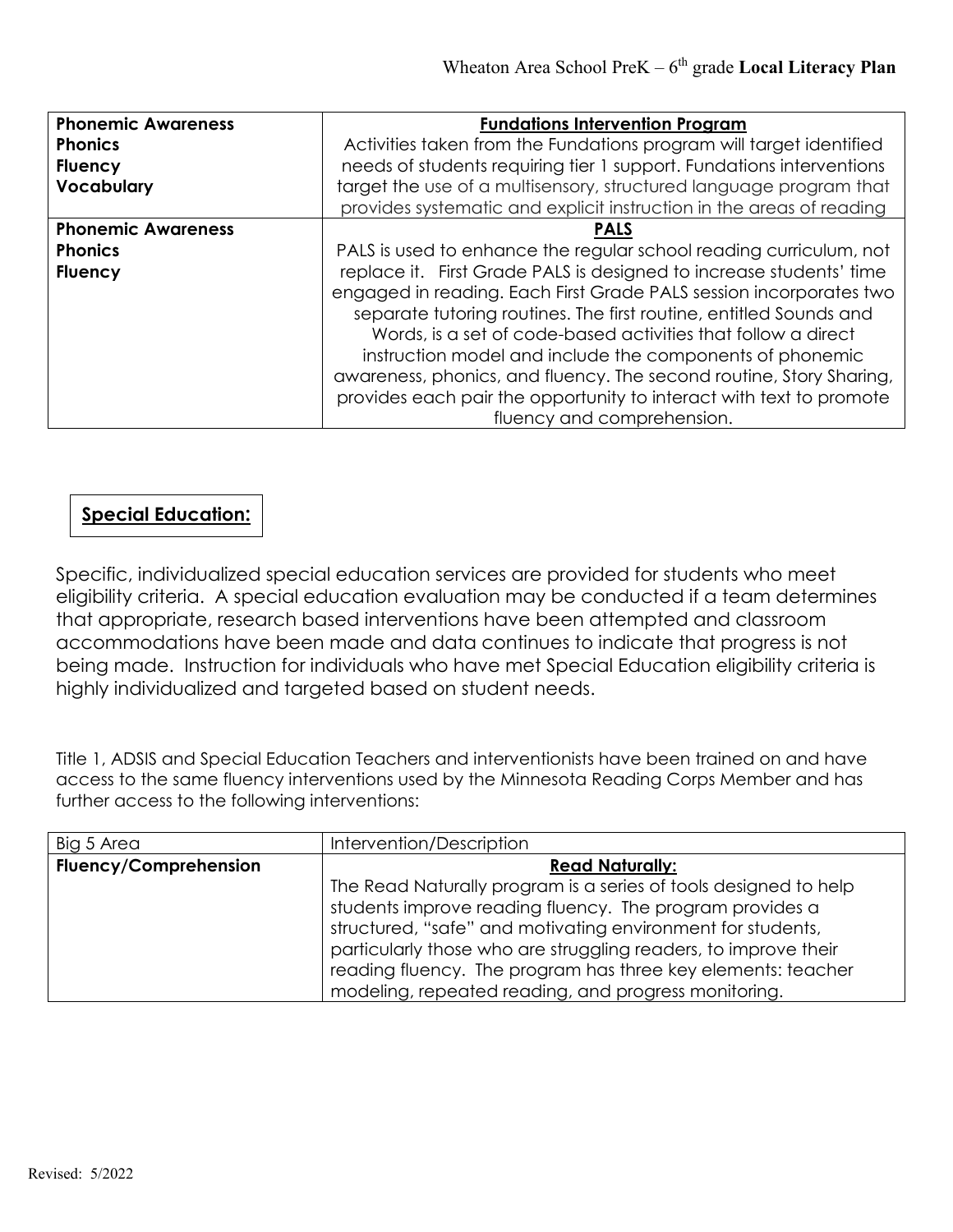| Big 5 Area                                                      | Intervention/Description                                                                                                                                                                                                                                                                                                                                                                                                                                                                                                                                                                                                                                                                                                                                                                                                 |
|-----------------------------------------------------------------|--------------------------------------------------------------------------------------------------------------------------------------------------------------------------------------------------------------------------------------------------------------------------------------------------------------------------------------------------------------------------------------------------------------------------------------------------------------------------------------------------------------------------------------------------------------------------------------------------------------------------------------------------------------------------------------------------------------------------------------------------------------------------------------------------------------------------|
| <b>Phonemic awareness</b>                                       | <b>Early Success:</b>                                                                                                                                                                                                                                                                                                                                                                                                                                                                                                                                                                                                                                                                                                                                                                                                    |
| <b>Phonics</b><br><b>Fluency</b><br>Comprehension<br>Vocabulary | A research-based reading intervention program for students in<br>grades land 2 who need extra support to become proficient,<br>grade-level readers. It is a small group model (5-7 students) that<br>provides 30 minutes of daily instruction that is in addition to the core<br>reading/language arts program. The daily lesson plan provides<br>explicit, direct instruction in a three part lesson plan: Rereading for<br>Fluency, Reading the Books of the Week and Working with<br>Words/Writing Sentences.                                                                                                                                                                                                                                                                                                         |
| <b>Phonics</b><br><b>Fluency</b><br>Comprehension               | Soar to Success:<br>A reading intervention for students in grades 3-8 who are reading<br>below grade level. It is used in addition to the core reading<br>program. Two primary goals of this intervention are to accelerate<br>students' reading ability and, to help students to quickly and easily<br>apply the comprehension and decoding strategies they have<br>learned to other content area texts. Instruction for Soar to Success<br>occurs in small groups of 5-7 students that meet daily for 30-40<br>minute lessons for 18 weeks. Each lesson consists of five parts:<br>Revisiting, Reviewing, Rehearsing, Reading and Reciprocal<br>teaching, and Responding/Reflecting. Students read one book for<br>four to five consecutive lessons, with a specific chunk of the book as<br>the focus of each lesson. |

| Big 5 Area                                                             | Intervention/Description                                                                                                                                                                                                                                                                                                                                                                                                                                                                                                                                                                                                                                                                                                                                                                                    |
|------------------------------------------------------------------------|-------------------------------------------------------------------------------------------------------------------------------------------------------------------------------------------------------------------------------------------------------------------------------------------------------------------------------------------------------------------------------------------------------------------------------------------------------------------------------------------------------------------------------------------------------------------------------------------------------------------------------------------------------------------------------------------------------------------------------------------------------------------------------------------------------------|
| <b>Phonemic Awareness</b>                                              | <b>Reading Milestones:</b>                                                                                                                                                                                                                                                                                                                                                                                                                                                                                                                                                                                                                                                                                                                                                                                  |
| <b>Phonics</b><br><b>Fluency</b><br>Comprehension<br><b>Vocabulary</b> | Vocabulary, language structures, and comprehension skills are<br>introduced in small and constantly reinforced increments. The<br>vocabulary was drawn from several high frequency word lists<br>(including the Dolch Basic Sight Word List). All the essential<br>comprehension skills-literal, inferential, evaluative, and critical<br>reading skills-are introduced and practiced in workbook activities.<br>Chunking (the separation of phrases by several spaces) is<br>specifically used in the first three levels to aid in processing units<br>larger than single words. Reading Milestones begins at the most<br>basic language level. The program introduces vocabulary, syntax,<br>and idiomatic language in very small steps and reinforces this<br>learning before introducing new materials. |
|                                                                        | The following levels are available for specific placement                                                                                                                                                                                                                                                                                                                                                                                                                                                                                                                                                                                                                                                                                                                                                   |
|                                                                        | Level 1 is at preprimer - 1.0 grade level<br>$\bullet$                                                                                                                                                                                                                                                                                                                                                                                                                                                                                                                                                                                                                                                                                                                                                      |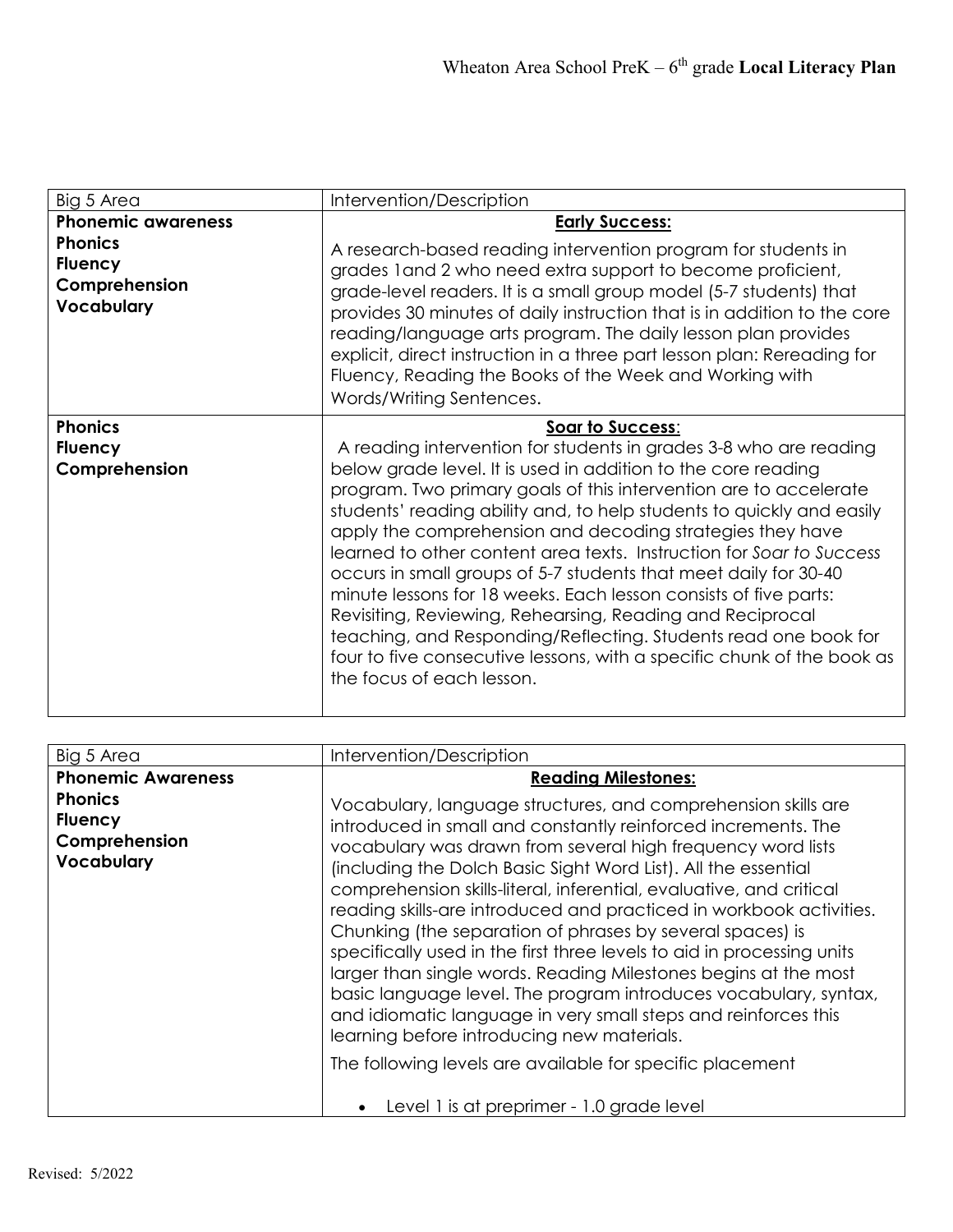|                           | Level 2 is at 1.0 - 1.5 grade level<br>$\bullet$                         |
|---------------------------|--------------------------------------------------------------------------|
|                           | Level $3$ is at $1.5 - 2.0$ grade level<br>$\bullet$                     |
|                           | Level 4 is at 2.0 - 2.5 grade level<br>$\bullet$                         |
|                           | Level 5 is at 3.0 - 3.5 grade level<br>$\bullet$                         |
|                           | Level 6 is at $4.0 - 5.0$ grade level                                    |
|                           |                                                                          |
| <b>Fluency</b>            | <b>EdMark:</b>                                                           |
| Vocabulary                | The Edmark Reading Program uses a whole-word approach, with              |
|                           | short instructional steps, consistent repetition, and positive           |
|                           | reinforcement to ensure that students experience immediate               |
|                           | success. Multiple learning modalities are incorporated into this         |
|                           | highly effective process with a variety of lesson formats that keep      |
|                           | students motivated and involved. Graphics, content, and                  |
|                           | presentation are appropriate for readers of all ages.                    |
|                           | At five- and ten- word intervals, review and test activities are         |
|                           | provided, allowing teachers to test student knowledge of learned         |
|                           | words. Management tools and automatic record keeping allow               |
|                           | teachers to individualize student learning and track progress.           |
| <b>Phonemic Awareness</b> | <b>First Grade PALS</b>                                                  |
| <b>Phonics</b>            | First Grade PALS is used to enhance the regular school reading           |
| <b>Fluency</b>            | curriculum, not replace it. First Grade PALS is designed to increase     |
|                           | students' time engaged in reading. Each First Grade PALS session         |
|                           | incorporates two separate tutoring routines. The first routine, entitled |
|                           | Sounds and Words, is a set of code-based activities that follow a        |
|                           | direct instruction model and include the components of phonemic          |
|                           | awareness, phonics, and fluency. The second routine, Story Sharing,      |
|                           | provides each pair the opportunity to interact with text to promote      |
|                           | fluency and comprehension.                                               |
| Fluency/Comprehension     | <b>Accelerated Reader</b>                                                |
|                           | Students choose books or short stories to read for which there are       |
|                           | AR tests. AR software provides comprehension tests featuring five        |
|                           | to 20 multiple-choice questions. The student reads the book and          |
|                           | then takes the test which gives immediate feedback in terms of the       |
|                           | number of correct answers on the test.                                   |
| <b>Phonics</b>            | <b>SRA Corrective Reading</b>                                            |
| <b>Vocabulary</b>         | A comprehensive intervention program designed for students in            |
| Comprehension             | grades 4-12. It targets students who are reading one or more years       |
|                           | below grade level and is appropriate for students who are in special     |
|                           | education classrooms as well. The 3 essential goals of the program       |
|                           | are increasing reading accuracy (decoding), developing reading           |
|                           | fluency, and building reading comprehension.                             |
|                           | The program is tightly sequenced, offering 2 distinct Intervention       |
|                           | Strands: Decoding and Comprehension. There are 4 levels at each          |
|                           | of these two strands that address varied reading skills and ability      |
|                           | levels. The Decoding strand is appropriate for students that have        |
|                           | trouble identifying words, understanding how the arrangement of          |
|                           | letters in a word relate to its pronunciation, and whose reading rate    |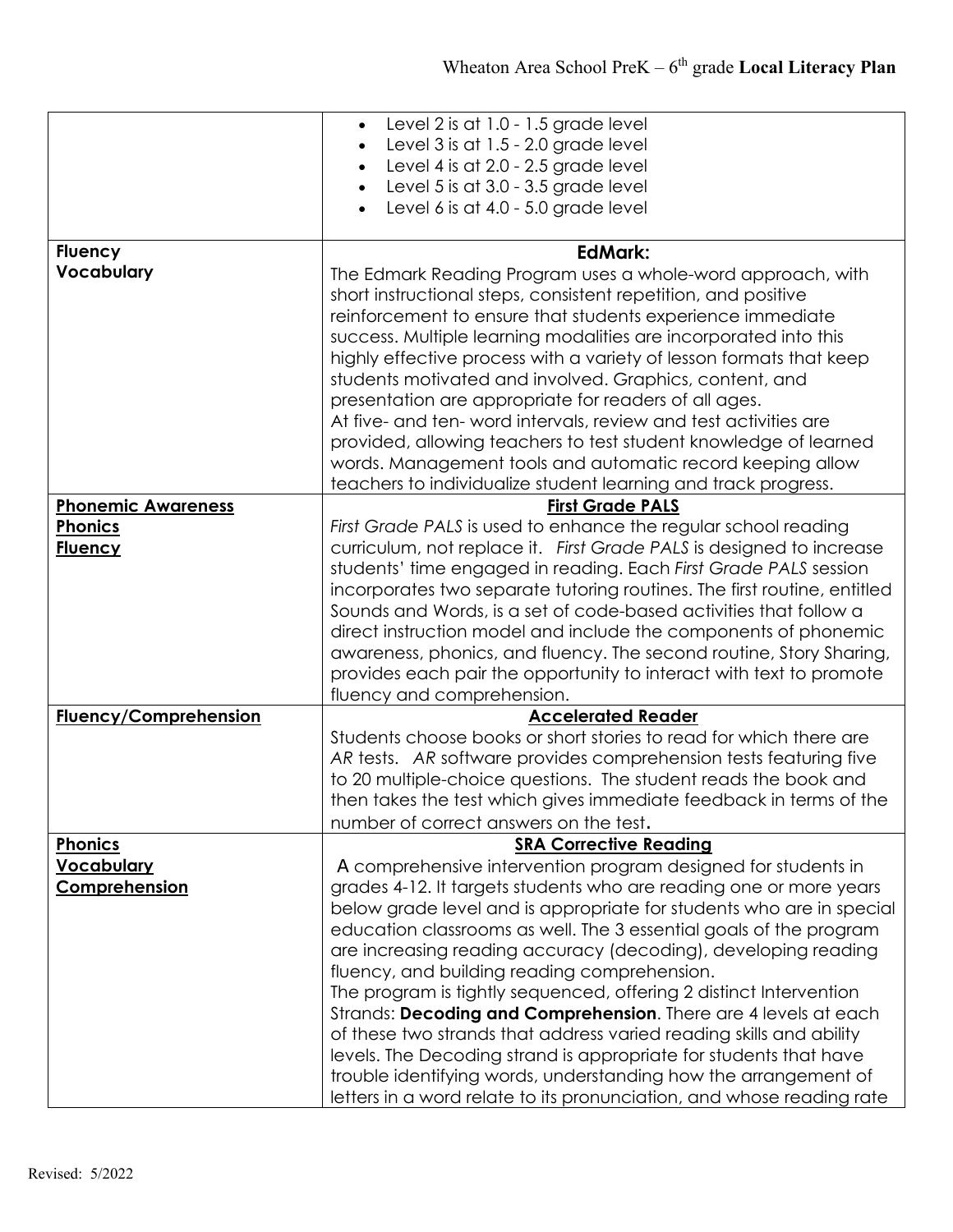|                             | is inefficient. Comprehension programs are suitable for students that<br>have limited vocabulary, narrow background knowledge and<br>inadequate thinking skills. The Decoding strand lesson format<br>incorporates word-attack skills practice, group reading, individual<br>reading checkouts, and workbook exercises. The Comprehension<br>strand lesson format synthesizes thinking operations, workbook<br>exercises, information, and oral group work.                                                                                                                                                                                                  |
|-----------------------------|--------------------------------------------------------------------------------------------------------------------------------------------------------------------------------------------------------------------------------------------------------------------------------------------------------------------------------------------------------------------------------------------------------------------------------------------------------------------------------------------------------------------------------------------------------------------------------------------------------------------------------------------------------------|
| Phonics                     | <b>Wilson Reading System</b>                                                                                                                                                                                                                                                                                                                                                                                                                                                                                                                                                                                                                                 |
| <b>Fluency</b>              | A structured literacy program based on phonological-coding research                                                                                                                                                                                                                                                                                                                                                                                                                                                                                                                                                                                          |
| Comprehension<br>Vocabulary | and Orton-Gillingham principles, WRS directly and systematically                                                                                                                                                                                                                                                                                                                                                                                                                                                                                                                                                                                             |
|                             | teaches the structure of the English language. Through the program,                                                                                                                                                                                                                                                                                                                                                                                                                                                                                                                                                                                          |
|                             | students learn fluent decoding and encoding skills to the level of                                                                                                                                                                                                                                                                                                                                                                                                                                                                                                                                                                                           |
|                             | mastery. Students receive instruction in:                                                                                                                                                                                                                                                                                                                                                                                                                                                                                                                                                                                                                    |
|                             | • Word structure, Word recognition and spelling of high frequency<br>words, including irregular words<br>• Vocabulary, word understanding, and word-learning skills<br>• Sentence-level text reading with ease, expression, and<br>understanding<br>• Listening comprehension with age-appropriate narrative and<br>informational text<br>• Reading comprehension with narrative and expository text of<br>increasing levels of difficulty<br>• Narrative and informational text structures<br>• Organization of information for oral or written expression<br>• Proofreading skills<br>• Self-monitoring for word recognition accuracy and<br>comprehension |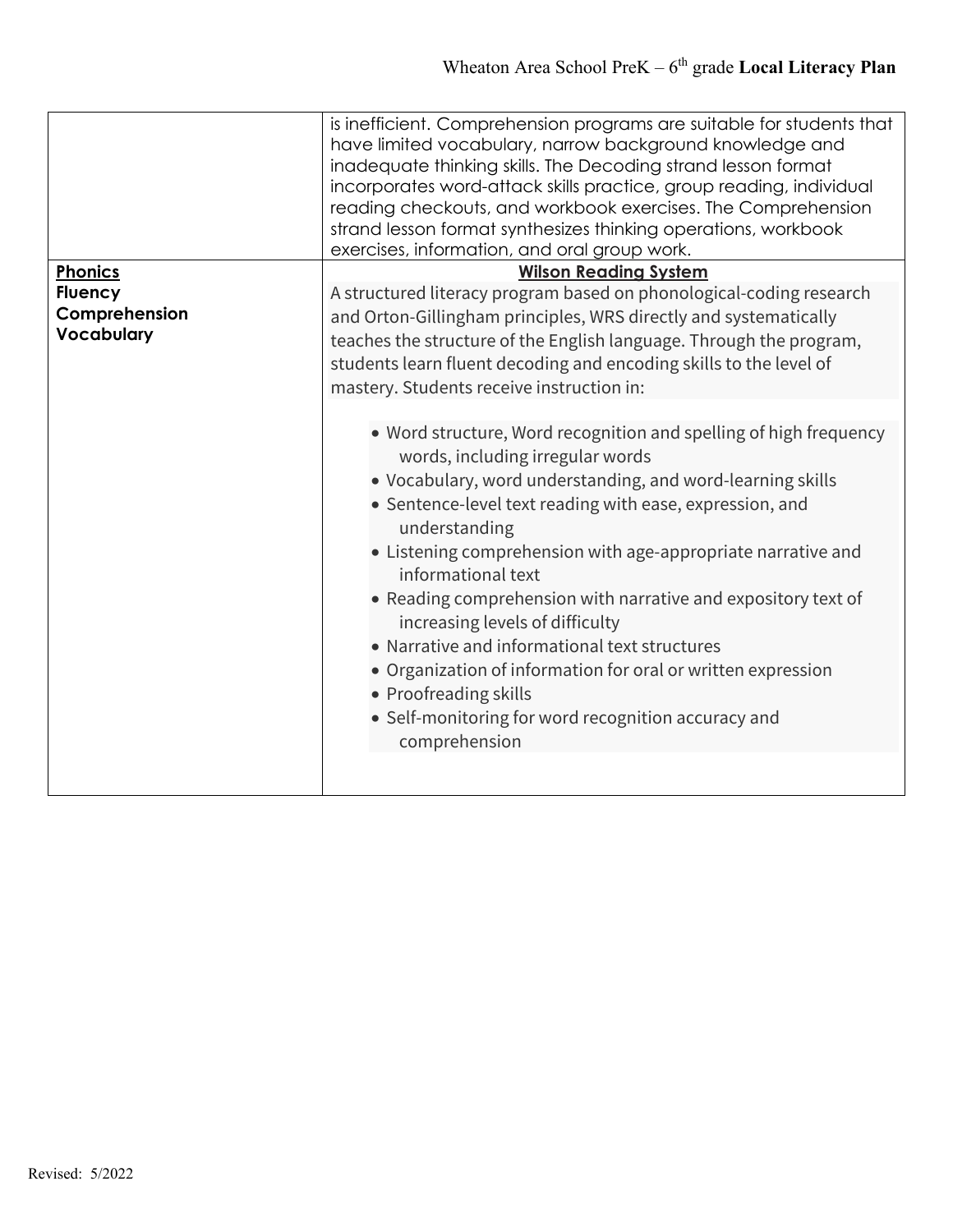

## **Assessment**

The Local Literacy Plan must include a process to: **assess** students' level of reading proficiency

Assessment of student progress and skill is a critical piece in determining reading proficiency. The following assessments are conducted and the individual student scores on the assessments are compared to target scores.

#### The following questions are asked:

**Where is** the student performing? **Where should** the student be performing? (what is the target) Is there a gap between where the student **is** and **should be** currently performing?

Wheaton Area School utilizes three forms of assessment practices to make educational programming decisions for their students.

- **Screening/Benchmarking assessments**
- **Diagnostic Assessments**
- **Progress Monitoring Assessments**

#### **Screening/Benchmarking assessments**:

Benchmarks data will be collected in the fall/winter/spring for **all** students using grade level assessment materials. Results from the assessment will be used by teachers to identify students at-risk,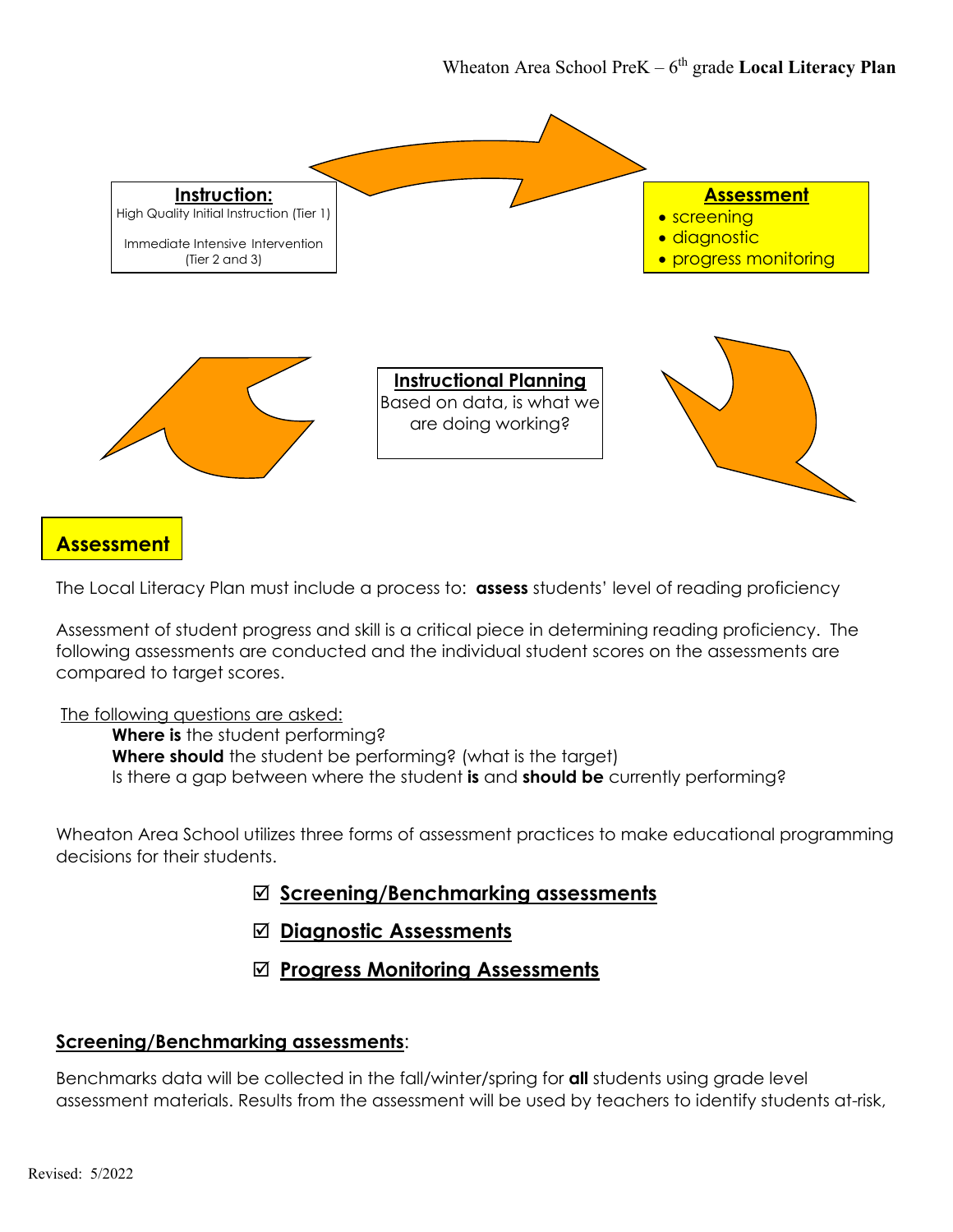help individualize instruction, evaluate student progress, and serve as an accountability and communication tool for system improvement.

- Identify Early Identify students not making progress quickly and accurately
- Inform Instruction Modify instruction and evaluate effects of program changes
- Monitor Progress Monitor progress and visually display improvement/effects of instructional methods
- Report District Progress Demonstrate student, school, and district improvement over time
- Compare Progress Make comparison at the student, class, grade, school, and district levels

Benchmark Screening Assessments used in the Wheaton Area Schools to help determine and ensure reading proficiency are:

| Screener Tool                 | Description                                                            |
|-------------------------------|------------------------------------------------------------------------|
| <b>PELI - Preschool Early</b> | The IGDI screening assessments are used in the PreK and early          |
| <b>Literacy Indicators</b>    | K settings to develop a benchmark of each student's early              |
|                               | literacy skills. A child's fluency with vocabulary, rhyming and        |
|                               | alliteration are measured using this too. Because we are               |
|                               | measuring fluency (how quickly one can process a skill), the           |
|                               | screening is timed.                                                    |
| <b>FAST - Formative</b>       | The FAST measures a child's fluency (how quickly a skill is processed) |
| <b>Assessment Systems for</b> | in necessary reading skills as well as comprehension (aReading).       |
| Teachers: (PreK - 8th)        | Fluency is very important as it informs the teacher about how          |
|                               | quickly a child can go to his/her brain and retrieve the information   |
|                               | necessary to complete the skill.                                       |



Target Scores to indicate proficiency in the skill: Students should be at or above the following scores by spring before Kindergarten to be considered "Kindergarten Ready"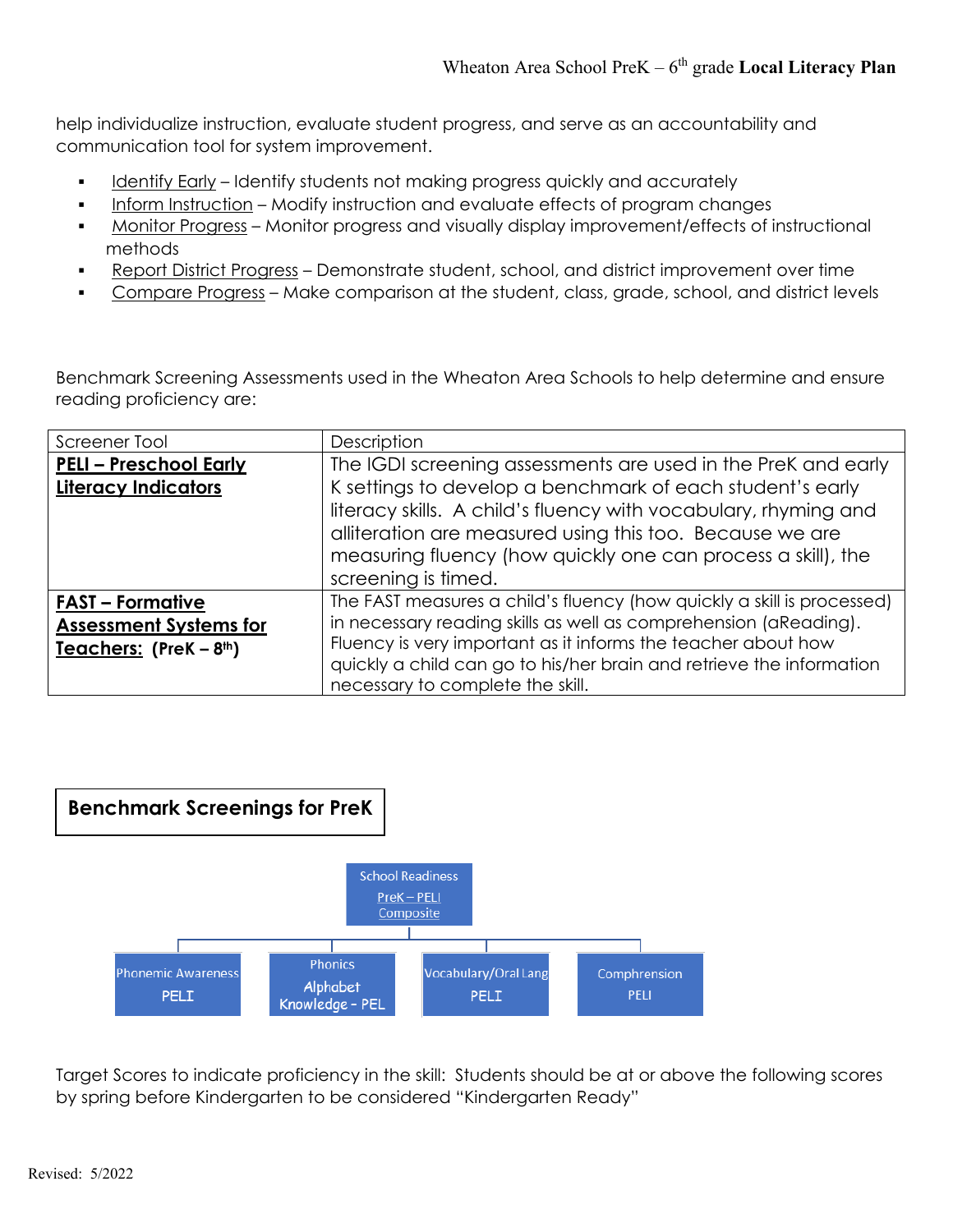| Big 5 Area                | <b>Measure</b>            | Fall target | Winter<br>target | Spring<br>target |
|---------------------------|---------------------------|-------------|------------------|------------------|
| <b>Reading Composite</b>  | <b>Reading Composite</b>  | 159         | 201              | 231              |
| <b>Phonemic Awareness</b> | <b>Phonemic Awareness</b> |             | 10               |                  |
| Phonics                   | Alphabet Knowledge        |             |                  | 23               |
| Vocabulary                | Vocab/Oral Lang           | 8           |                  | 23               |
| Comprehension             | Comprehension             |             |                  |                  |



Target Scores to indicate proficiency in the skill:

| Big 5 Area       | Measure         | Fall   | Winter | Spring |
|------------------|-----------------|--------|--------|--------|
|                  |                 | Target | Target | Target |
| Phonemic         | Onset Sounds    | 13     | 16     |        |
| <b>Awareness</b> |                 |        |        |        |
|                  | Word Segmenting |        | 27     | 31     |
|                  |                 |        |        |        |
| <b>Phonics</b>   | Letter Name     | 20     |        |        |
|                  | Letter Sound    | 8      | 29     | 45     |
|                  | NonSense Words  |        | 8      | 14     |
|                  |                 |        |        |        |
| <b>Fluency</b>   | Sight Words     |        |        | 18     |
|                  |                 |        |        |        |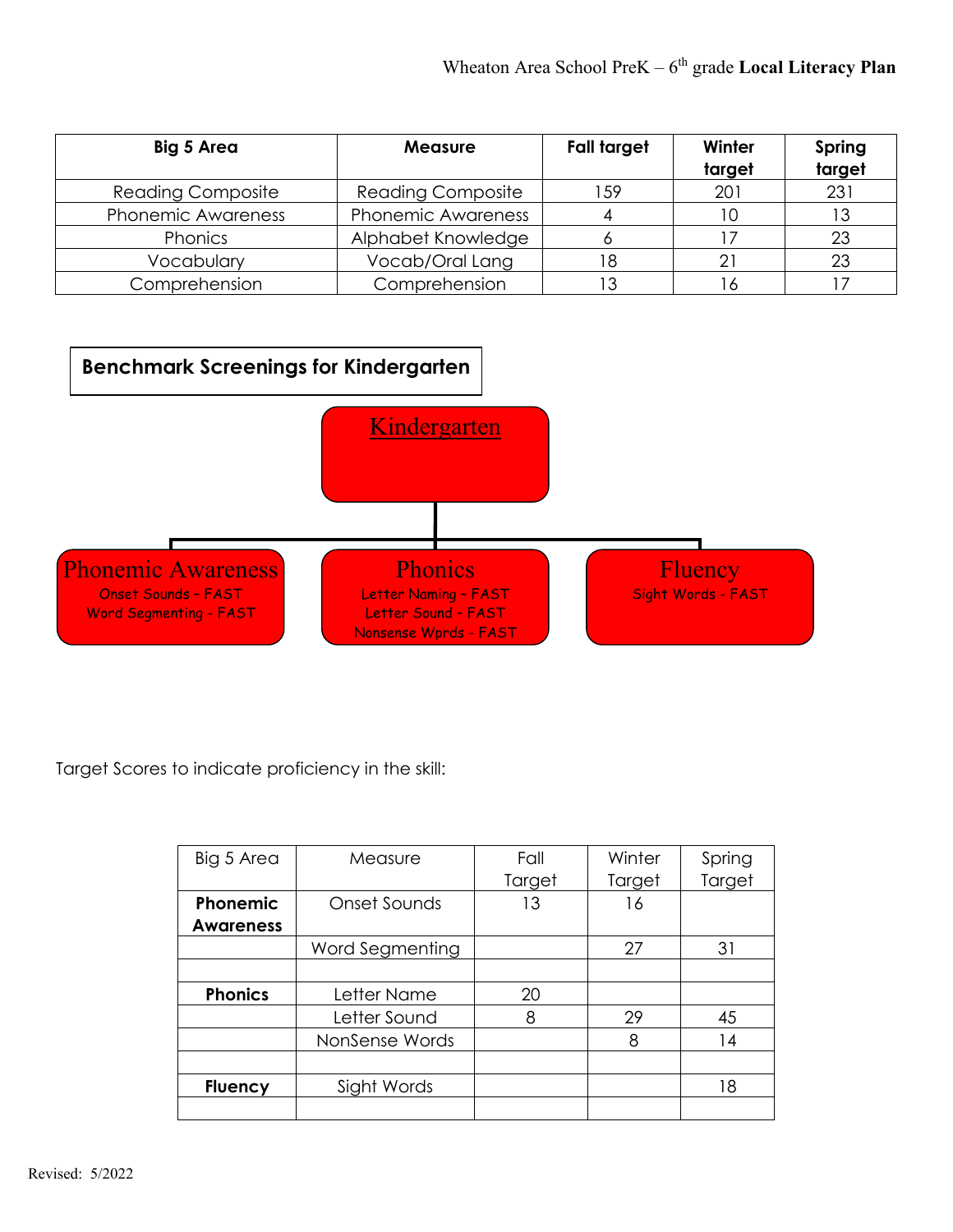

\*Avg.  $=$  (at or above the 40<sup>th  $%$  % km<sup>\*</sup></sup>

aReading overall Reading Scores

|         | <b>Fall Target</b> | <b>Winter Target</b> | <b>Spring Target</b> |
|---------|--------------------|----------------------|----------------------|
| Reading |                    | 44'                  | 4                    |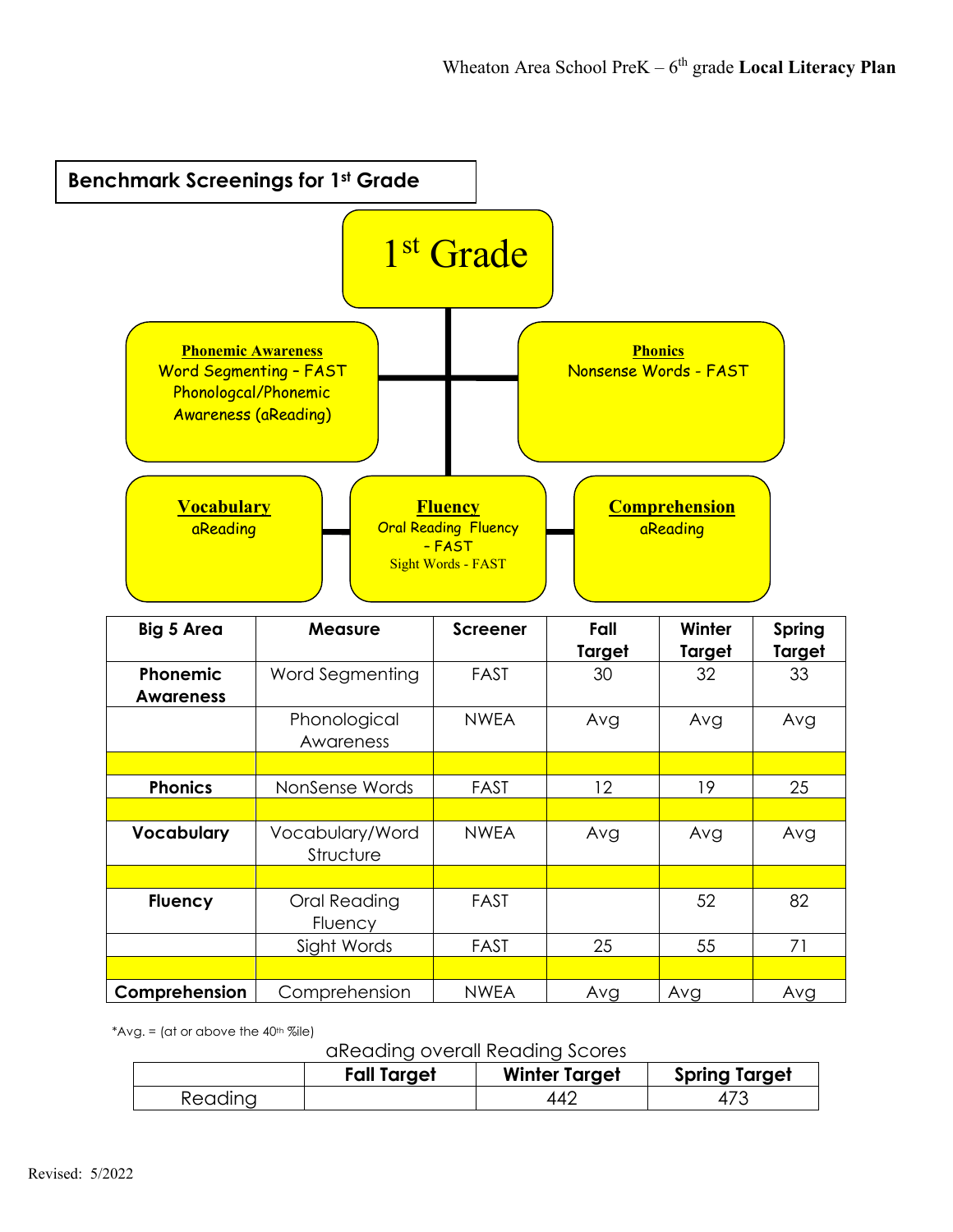

#### **Diagnostic Assessments-**

When screening assessments indicate below target or below average results, further assessments will be used to further diagnose the challenging area of reading.

#### **Available Diagnostic tools include**:

#### **Phonemic Awareness**

- √ Phonological Awareness Continuum of Complexity
- √ Phonological Awareness Skills Inventory
- √ Word Segmenting (FASTBridge)
- √ Onset-Sounds

#### **Phonics**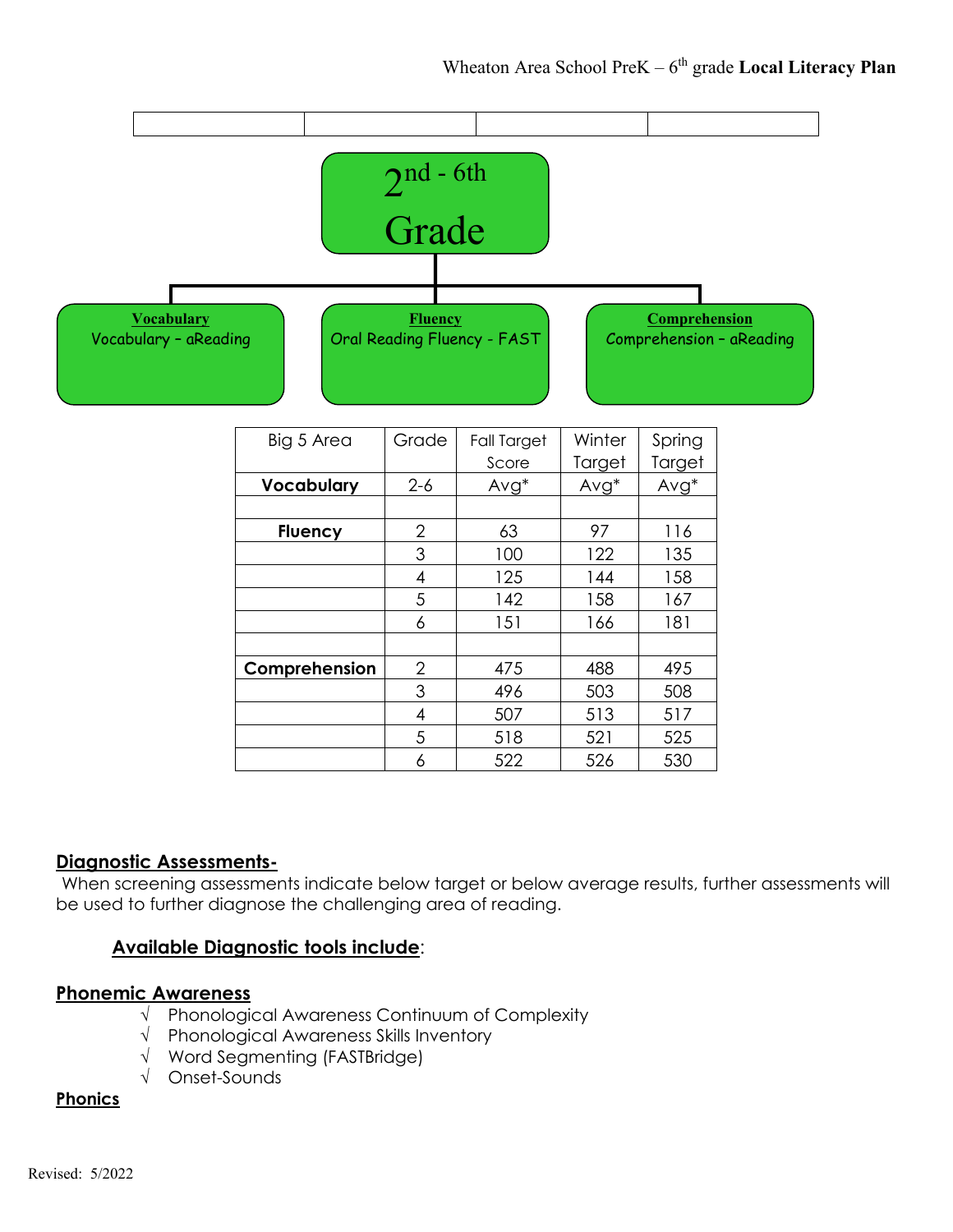- √ Visual Discrimination Continuum of Complexity
- √ Phonics Survey
- √ Letter-Naming Fluency; Letter-Sound Fluency (FASTBridge)
- √ Decodable Words (FASTBridge)

#### **Fluency**

- √ CBM-R
- √ Sight Words

#### **Comprehension**

√ aReading Individual Report (future, developing, mastered skills)

#### **Vocabulary**

√ aReading Individual Report (future, developing, mastered skills)

#### **Progress Monitoring-**

This is the process in determining and ensuring that what we are doing is working. Progress monitoring is a scientifically based practice that is used to assess students' academic performance and evaluate the effectiveness of instruction. Progress monitoring is implemented with all students who are receiving any Tier II or Tier III support in the area of reading. The tools used to monitor a student's progress are designed to show growth over a short amount of time, therefore, students' growth can be monitored on a weekly/biweekly/monthly basis. Data is shared weekly/biweekly/monthly with parents and teachers and educational decisions are made, ongoing, based on the data.

To implement progress monitoring, the student's current levels of performance are determined and goals are identified for learning that will take place over time. The student's academic performance is measured on a regular basis (weekly or monthly). Progress toward meeting the student's goals is measured by comparing expected and actual rates of learning. Based on these measurements, teaching is adjusted as needed. Thus, the student's progression of achievement is monitored and instructional techniques are adjusted to meet the individual students learning needs.

| <b>Intervention Program</b> | <b>Frequency of Progress</b><br>Monitoring | Data reported to teachers and<br>parents |
|-----------------------------|--------------------------------------------|------------------------------------------|
| Minnesota Reading Corps     | Weekly                                     | Quarterly                                |
| Title 1                     | Every 2 weeks                              | Quarterly                                |
| <b>ADSIS</b>                | Weekly                                     | Quarterly                                |
| <b>Special Education</b>    | Weekly                                     | Quarterly                                |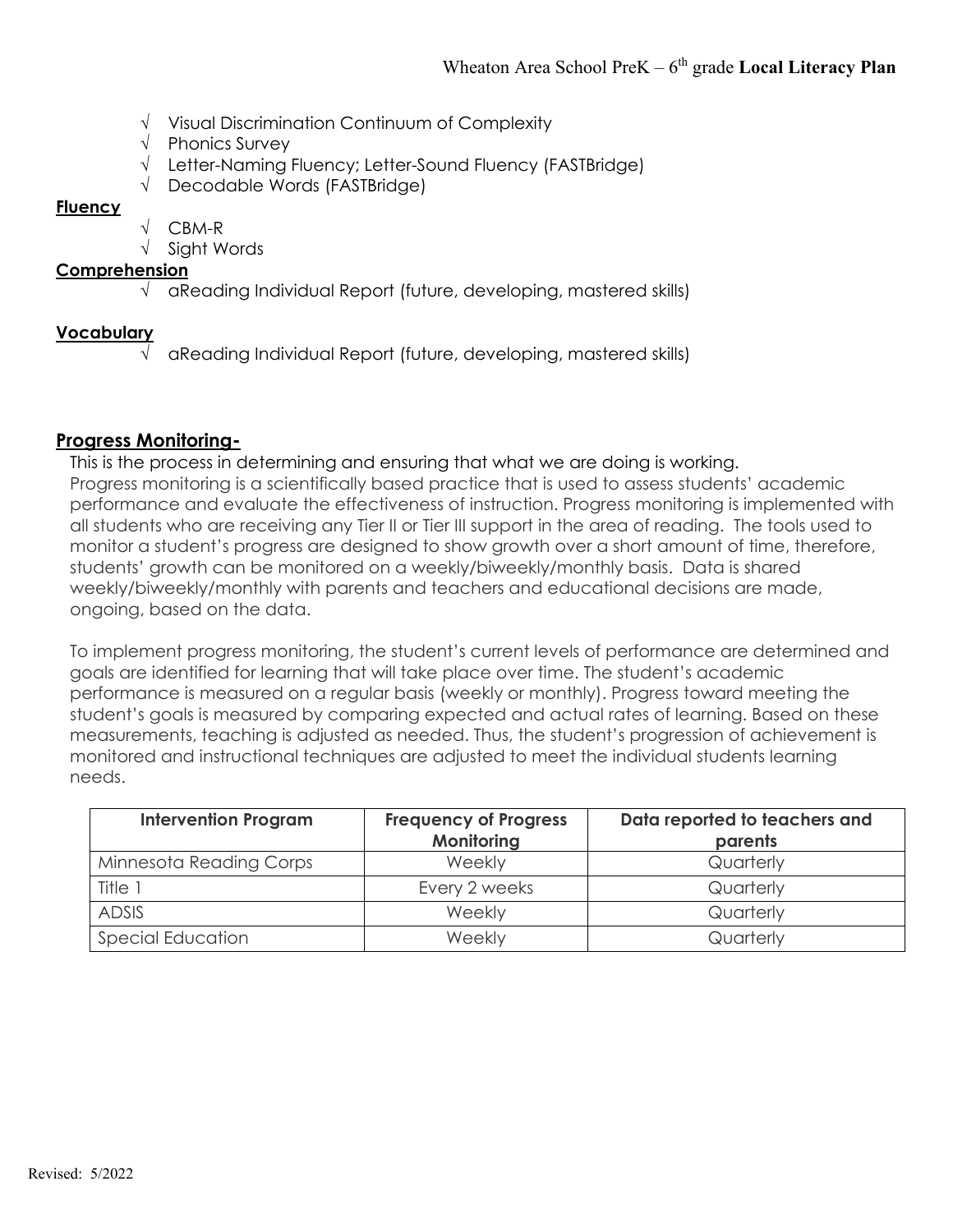

When data indicates that a student is not meeting target or gaining skills needed to be a proficient reader, planning is done and a targeted intervention is put into that child's day to ensure that progress will be made.

#### **CST – Child Study Team**

Wheaton Area schools has a functioning Child Study Team at both the elementary and high school which consists of teachers from multiple grade levels, a special education teacher, interventionists, and the principal. This team meets every 2 weeks to discuss appropriate programming for children who are falling behind academically or struggling with behavioral issues.

After Fall Benchmarking, the team meets to place students, based on data, into supportive interventions. By synthesizing FAST, aReading and MCA-III data together, the team makes Tier 2 intervention placements for all students who are determined below target. Specific criteria are required for each intervention entrance. Students then begin working in Tier 2 interventions with an interventionist using a scientifically based reading intervention (as described above). Outside diagnosis of dyslexia and convergence insufficiency will be included in planning and educational programming decisions to best meet the needs of each student.

Progress monitoring data is reviewed every 2 weeks to determine intervention effectiveness. Exit criteria is specified as well and decisions are made to continue intervention, change intervention or exit the student from intervention based on the current progress monitoring data.

The ongoing process continues. **Instruction** is followed by **assessment.** The data from the assessment is analyzed and **instruction** is **planned** and then put into place.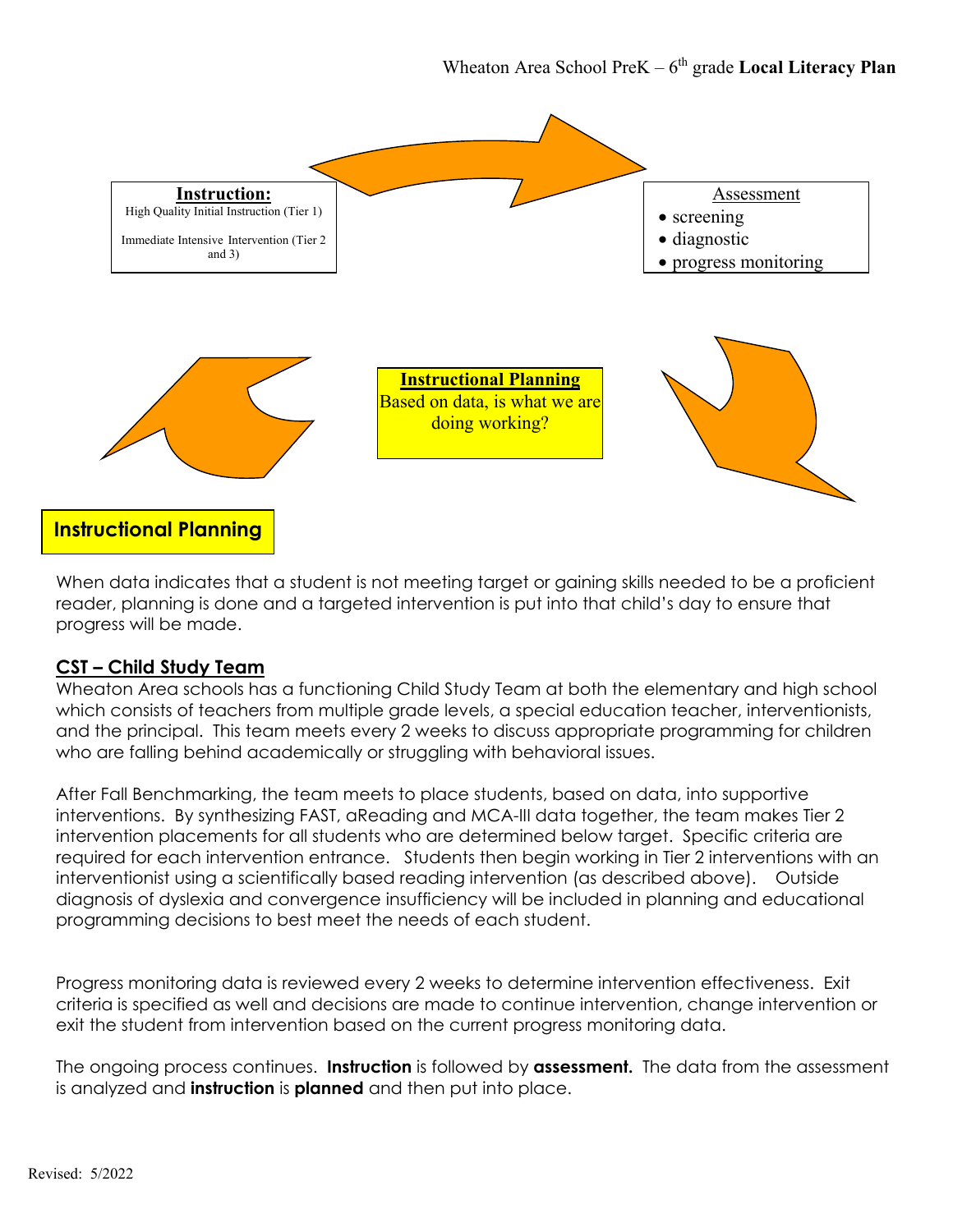

## **Parental Involvement:**

All Parents are provided a copy of their child's fall screening scores (IGDI's, AIMS, NWEA) at the fall Parent Teacher Conferences in November. If, prior to that conference, a child has been placed into an intervention based on data, the parent will receive a personal contact from the **child's teacher**, describing the data that indicates the need for that intervention and the programming that will take place for that child. Parental permission is received prior to initial intervention.

Parents will receive a copy of their child's progress monitoring data from the teacher.

At Wheaton Public Schools, an educational team consists of parents/guardians, the child, and the teacher. Each member of the team has specific responsibilities and expectations:

#### **The Parent(s)/Guardian(s) is/are expected to:**

- 1. Make sure that their child attends school regularly, is on time, and is prepared to learn.
- 2. Ask what skills their child is learning in classes each.
- 3. Engage in activities with their son/daughter that continues his/her classroom learning at home.
- 4. Check that written and study homework is completed each day.
- 5. Attend school activities and programs that are displays and/or applications of what their child is learning in school
- 6. Communicate frequently with their child's teacher, through notes, conferences, telephone conversation or email about how well their child is doing.

#### **The Student is expected to:**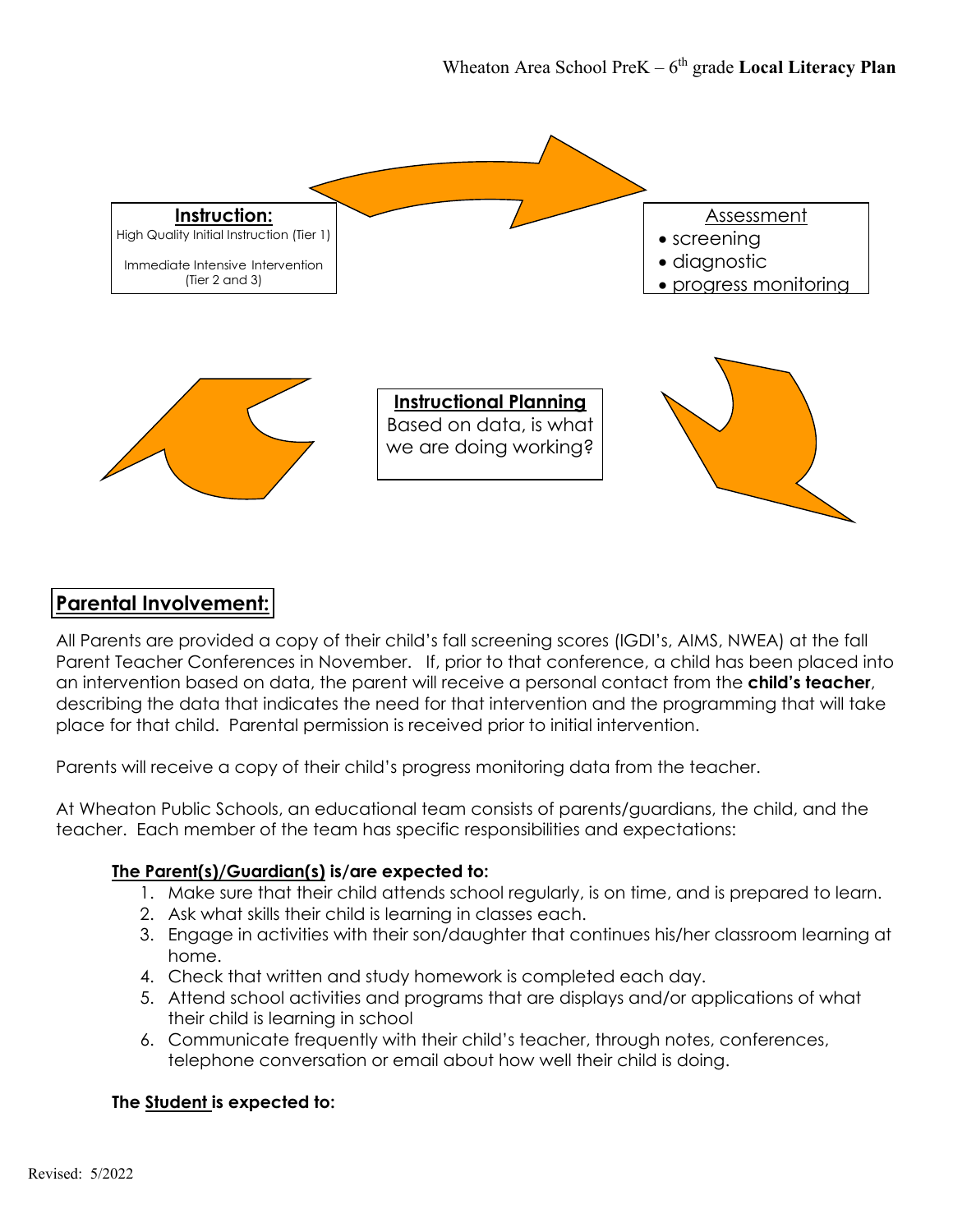- 1. Come to school on time and be ready to learn.
- 2. Pay attention to his/her teachers and family when they are helping with school work.
- 3. Write down homework assignments and make sure to bring home the books and materials needed to do them.
- 4. Complete homework and remember to bring it to class.
- 5. Ask for help from teachers and family members when it is needed.
- 6. Show parents work and tests, returning them with their signatures, if their teachers request it.

#### **The Teacher is expected to:**

- 1. Provide quality teaching and model behaviors for students and their families.
- 2. Communicate frequently with families about their students' progress.
- 3. Recognize that all students learn differently and employ varied instruction strategies.
- 4. Use technology as an assessment and teaching tool.
- 5. Provide frequent feedback to students about their academic progress and participation
- 6. Participate in meaningful professional development to enhance instruction skill

## **Professional Development**

Quality teachers are the single greatest determinant of student achievement. In order to remain informed and up-to-date on new research on how children learn, emerging technology tools for the classroom, and new curriculum resources, providing opportunities for teachers to learn is essential.

#### **Professional Development Opportunities:**

Based on staff needs assessments, our Professional Development plan is determined.

**Multi-grade level meetings:** Once every year, multi-grade level groups discuss and analyze testing results, discuss at risk students and transfer cumulative folders.

#### **Workshop Opportunities:**

Staff members are required to seek funding from the staff development fund to attend workshops and trainings outside of the school district. A staff development committee is in place to grant permission for attendance.

#### **Summer Training Opportunities:**

The Midwest Special Education Cooperative, of which Wheaton Area Schools is a member, provides various literacy training opportunities throughout the summer for the staff (PreK-12, Title 1, Paraprofessionals, etc) of all member districts. The opportunities are provided at no charge to the attendees and attendees are provided a monetary stipend for attending. Recent training in which Wheaton Area staff has attended include:

 Best Practices in Early Literacy (K-1) Best practices in Literacy Instruction (2-6) PALS (K-PALS, 1st grade PALS, PALS 2-6th) Content Area Reading Strategies